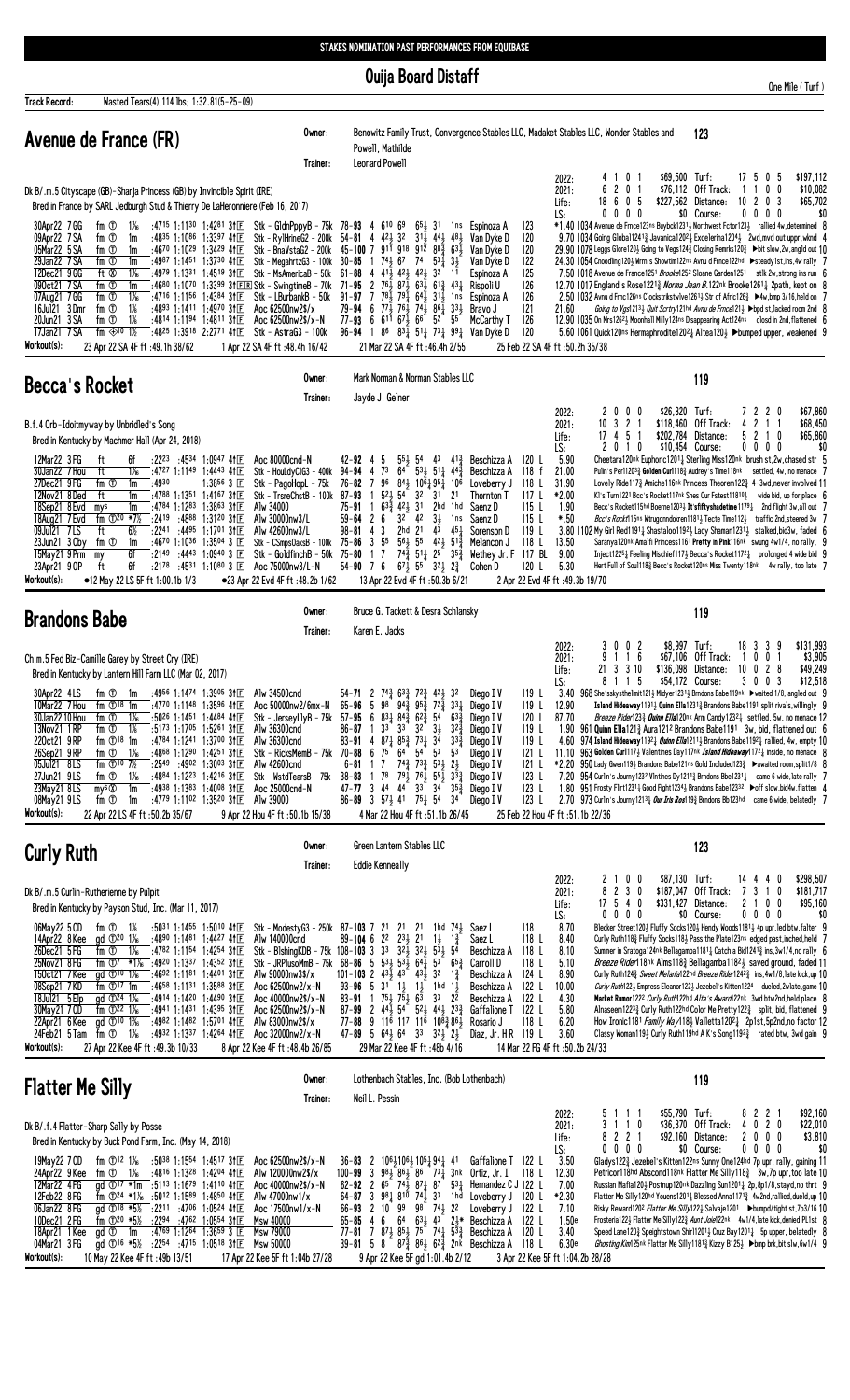| Golden Curl                                                                                                                                                                                                                                                                                                                                                                                                                                                                                                                                                                                                                                                                                                                                                                                                                                                                                                                                                                                                                                                                                                                         | Owner:<br>Trainer:                                                                                                                                                                                                                                                                 | George A. Sharp<br>Shawn H. Davis                                                                                                                                                                                                                                                                                                                                                                                                                                                                                                                                                                                                                                                                                                                 |                                                                                                                                                                                                                                                                                                                                                                                                                                                                                                                                                                                                                                     | 119                                                                                                                                                                                                                                                                                                                                                                                                                                                                                                                                                                                                                                                                                                                                                                                                                                                                                                                                                                                                                                                                                                                                                                                                                                                                                                                                                                                                                                     |
|-------------------------------------------------------------------------------------------------------------------------------------------------------------------------------------------------------------------------------------------------------------------------------------------------------------------------------------------------------------------------------------------------------------------------------------------------------------------------------------------------------------------------------------------------------------------------------------------------------------------------------------------------------------------------------------------------------------------------------------------------------------------------------------------------------------------------------------------------------------------------------------------------------------------------------------------------------------------------------------------------------------------------------------------------------------------------------------------------------------------------------------|------------------------------------------------------------------------------------------------------------------------------------------------------------------------------------------------------------------------------------------------------------------------------------|---------------------------------------------------------------------------------------------------------------------------------------------------------------------------------------------------------------------------------------------------------------------------------------------------------------------------------------------------------------------------------------------------------------------------------------------------------------------------------------------------------------------------------------------------------------------------------------------------------------------------------------------------------------------------------------------------------------------------------------------------|-------------------------------------------------------------------------------------------------------------------------------------------------------------------------------------------------------------------------------------------------------------------------------------------------------------------------------------------------------------------------------------------------------------------------------------------------------------------------------------------------------------------------------------------------------------------------------------------------------------------------------------|-----------------------------------------------------------------------------------------------------------------------------------------------------------------------------------------------------------------------------------------------------------------------------------------------------------------------------------------------------------------------------------------------------------------------------------------------------------------------------------------------------------------------------------------------------------------------------------------------------------------------------------------------------------------------------------------------------------------------------------------------------------------------------------------------------------------------------------------------------------------------------------------------------------------------------------------------------------------------------------------------------------------------------------------------------------------------------------------------------------------------------------------------------------------------------------------------------------------------------------------------------------------------------------------------------------------------------------------------------------------------------------------------------------------------------------------|
| B.m.6 Curlin-Hailey d'Oro by Medaglia d'Oro<br>Bred in Kentucky by Stonestreet Thoroughbred Holdings LLC (Mar 12, 2016)<br>06May22 5LS<br>fm ①<br>:4785 1:1141 1:3588 31E<br>1m<br>12Mar22 9 OP<br>ft<br>$1\%$<br>:4753 1:1220 1:4355 411回<br>30Jan22 7 Hou<br>ft<br>1‰<br>:4727 1:1149 1:4443 411回<br>11Dec21 5 TP<br>ft $\otimes$<br>$1\%$<br>$:50^{46}$ 1:1384 1:4416 31 $E$<br>26Sep21 9RP<br>fm ①<br>$1\%$<br>:4868 1:1290 1:4251 31工<br>14Aug21 4Dmr<br>fm $\mathbb{O}^{18}$ 1m<br>:4690 1:1163 1:3525 31 $E$<br>19Jun21 9 CD<br>fm <sup>①</sup><br>1%<br>:4841 1:1263 1:4843 3†国<br>$5\%$<br>15May21 9 CD<br>fm ①<br>:2290 :4571 1:0213 311<br>1m<br>:4744 1:1157 1:3712 4111<br>21Apr21 2 Kee<br>ad<br>Claimed by Sharp George A. from Hill, Jim and Susan for \$40,000, Lynch Brian A. - Trainer<br>:4805 1:1180 1:3485 41 E Aoc 62500 cnd-N<br>12Feb21 9GP<br>fm $\mathbb{O}^{48}$ 1m<br>Workout(s):<br>29 Apr 22 LS 4F ft :47.4b 4/47                                                                                                                                                                                    | Aoc 75000nw2/y-N<br>Stk - AzeriG2 - 350k<br>Stk - HouLdyClG3 - 400k<br>Stk - MyCharmerB - 100k<br>Stk - RicksMemB - 75k 80-93 3 21<br>Aoc 62500cnd<br>Aoc 62500nw2\$/x-N<br>Aoc 62500nw2\$/x-N<br>Clm 40000-c<br>22 Apr 22 LS 5F ft 1:02.0b 7/24                                   | $88 - 85 = 6$<br>$31\frac{1}{2}$<br>2 <sup>1</sup><br>2 <sup>1</sup><br>$82 - 70$<br>7<br>$99 - 95$ 6 21<br>2 <sup>1</sup><br>2 <sup>1</sup><br>$2\frac{1}{2}$<br>$55 - 89$ 8 21<br>2 <sup>1</sup><br>$2^{\overline{1}}$<br>$2\frac{1}{2}$<br>75<br>$100 - 105$ 8 64<br>$105 - 91$ 5 11 11 11 2hd 65 $\frac{1}{2}$<br>28-79 2 9 $95\frac{1}{2}$ $95\frac{1}{2}$ $96\frac{3}{4}$ $87\frac{3}{4}$ Van Dyke D<br>72-84 1 21 1 <sup>2</sup> 1 <sup>1</sup> 1 <sup>2</sup> 2 <sup>1</sup> / <sub>2</sub> Beschizza A<br>77-87 11 2 <sup>1</sup> 2 <sup>1</sup> 2 <sup>1</sup> 2 <sup>2</sup> 2 <sup>2</sup> <sup>2</sup> 4 <sup>4</sup> <sup>1</sup> Prado E S<br>4 Mar 22 Hou 4F ft: 48.3b 4/45                                                       | 120 L<br>11 11, 1hd 2hd $56\frac{1}{4}$ Eramia R E<br>718 619<br>119 $L$<br>Cabrera D<br>2hd $2^{3}\frac{3}{4}$<br>Gaffalione T 118<br>$3^2\frac{1}{2}$ $4^7\frac{1}{4}$<br>124 f<br>Machado L<br>$1\frac{1}{2}$ $1\frac{1}{2}$<br>117 L<br>Cabrera D<br>$8\bar{4}$ $\bar{5}$ $\bar{5}$ $\bar{4}$ $\bar{1}$ $\bar{4}$<br>1155 L<br>Pyfer J<br>122L<br>Arrieta F<br>121 L<br>118 L<br>118 L 24.20                                                                                                                                                                                                                                    | \$82,989 Turf:<br>\$119,178<br>10 3 0 1<br>2022:<br>3010<br>\$81,777 Off Track:<br>\$9,352<br>2021:<br>8<br>210<br>2010<br>21 4 3 3<br>\$289,267 Distance:<br>8 2 1 1<br>\$79,881<br>Life:<br>0<br>\$1,089 Course:<br>\$1,089<br>LS:<br>0<br>0<br>100<br>- 0<br>1<br>2.60 1077 Shirly's Tmple 1233 No Ms Tequil1233 Islnd Hidewy1233 dueled, 1/4, faded late 7<br>Ce Ce117 <sub>3</sub> Pauline's Pear/1241 Shedaresthedevil1192 <sub>3</sub> prompted, gave way 7<br>50.80<br>12.90<br>Puline's Per112033 Golden Curl1183 Audrey's Time118nk stalk 2w, bid, 2nd best 7<br>36.80<br>Breeze Rider12443 Good Fight12011 Fate Factor12011 pressed 3/4 wilted 10<br>$*2.20$ 1075 Golden Curl117½ Vlentines Dy117 <sup>nk</sup> Island Hideaway117 <sup>2</sup> $\frac{1}{4}$ stalked, 2w, driving, 8<br>24.60<br>Quiet Secretry120nk She's So Specil1201 Querelle120ns 3wd into str, missd 3rd 9<br>33.00<br>Witez122 $\frac{3}{2}$ Take Charge Ro124 <sup>21</sup> , Stand Tall122 <sup>13</sup> ins, outkickd 1/8, wknd 10<br>18.70<br>Lady of Luxury12133 Sara Sea121ns <i>Violenza</i> 1213 ▶ slow st, 3p turn, 6w upr 9<br>$*1.50$<br>Rsurrction Rod11811 Golden Curl11831 Yes I'm Evil1203 drew clear str, yielded 4<br>Miss Teheran1181 Jezebel's Kitten1181 In a Hurry1182 $\frac{1}{4}$ prompt 4-3p1st, faded 12<br>●23 Feb 22 Hou 5F ft 1:00.2b 1/11                                                                              |
| Graysonsmacho Gal                                                                                                                                                                                                                                                                                                                                                                                                                                                                                                                                                                                                                                                                                                                                                                                                                                                                                                                                                                                                                                                                                                                   | Owner:                                                                                                                                                                                                                                                                             | Millard R. Seldin Revocable Trust                                                                                                                                                                                                                                                                                                                                                                                                                                                                                                                                                                                                                                                                                                                 |                                                                                                                                                                                                                                                                                                                                                                                                                                                                                                                                                                                                                                     | 119                                                                                                                                                                                                                                                                                                                                                                                                                                                                                                                                                                                                                                                                                                                                                                                                                                                                                                                                                                                                                                                                                                                                                                                                                                                                                                                                                                                                                                     |
| Ch.m.5 Mucho Macho Man-Kitty's Giant by Giant's Causeway<br>Bred in Kentucky by Millard R. Seldin Rev. Trust (Apr 20, 2017)<br>020ct21 9CD<br>ft<br>7f<br>$:22^{37}$ $:44^{68}$ 1:2148 3112<br>03Sep21 3 Elp<br>ft<br>1m<br>:4649 1:1017 1:3482 31 $E$<br>08Aug21 1 Elp<br>:4543 1:0990 1:3563 31E<br>ft<br>1m<br>:4597 1:1047 1:3584 31日<br>01Jul21 7Elp<br>sys <sup>®</sup><br>1m<br>:4534 1:1016 1:3643 31回<br>03Jun21 7 CD<br>ft<br>1m<br>16Apr21 3 Kee<br>ft<br>$1\%$<br>:4849 1:1274 1:4466 3†国<br>23Jan21 80P<br>ft<br>1m<br>:4713 1:1229 1:3856 41E<br>27Nov20 7 CD<br>ft<br>$1\%$<br>:4765 1:1242 1:4404 3111<br>220ct20 7 Kee<br>ft<br>:4737 1:1244 1:3809 3111<br>1m<br>:4759 1:1251 1:3688 3111<br>18Sep20 8 CD<br>fm $\mathbb{D}^{22}$ 1m<br>Workout(s):<br>14 May 22 Ttc 4F ft: 48.2b 3/38                                                                                                                                                                                                                                                                                                                            | Trainer:<br>Aoc 80000nw3\$/x-N<br>Aoc 40000nw2\$/x-N<br>Aoc 40000nw2\$/x-N<br>Alw 52000nw1/x<br>Alw 102000nw1/x<br>$C$ lm 40000 $c$ nd-v<br>$Stk$ – PippinL – 150 $k$<br><b>Str 50000</b><br>Clm 50000nw2/L<br>Str 50000<br>30 Apr 22 Ttc 4F ft :48.3b 9/49                        | John Alexander Ortiz<br>$103 - 87$<br>9<br>1hd 25<br>6<br>11<br>$11\frac{1}{2}$ 12<br>$77 - 96$ 3<br>1 <sup>1</sup><br>$112 - 91$ 2 1 <sup>2</sup> 1 <sup>6</sup> 1 <sup>3</sup> / <sub>2</sub> 2 <sup>1</sup> / <sub>2</sub> 3 <sup>6</sup><br>$1 \t11\frac{1}{2} \t14$<br>$100 - 98$<br>89-78 3 $2\frac{1}{2}$ 1 2hd 2hd $2\frac{1}{2}$<br>$3\overline{1}$ , $4\overline{2}$ , $32$<br>$66 - 85$ 1<br>97-79 10 23 1hd 2hd 891 881<br>96-90 7 1 <sup>3</sup> 1 <sup>3</sup> 1 <sup>3</sup> 1 <sup>3</sup> 1 <sup>1</sup> 1 <sup>2</sup><br>78-87 5 123 133 143 173 191<br>105-79 4 2 <sup>1</sup> 2 <sup>1</sup> 1 <sup>1</sup> 3 <sup>2</sup> / <sub>2</sub> 4 <sup>6</sup> <sup>1</sup> <sub>4</sub> Saez G<br>24 Apr 22 Ttc 4F ft :50.2b 9/10 | 123 bL 5.70<br>583<br>Gutierrez R<br>122 bL *1.30<br>15 111<br>Geroux F<br>124 bL 1.80<br>Geroux F<br>$15\frac{1}{2}$ $16\frac{1}{2}$ $117$<br>123 bL<br>Saez G<br>124 bL 8.50<br>Saez G<br>125 bL *1.00<br>$2^2$ , $2^5$<br>Saez G<br>117 bL 63.10<br>Vazquez R A<br>118 bL 3.80<br>Saez G<br>118 bL 11.30<br>Saez G<br>120 bL 9.80                                                                                                                                                                                                                                                                                                | $$0$ Turf:<br>\$33,310<br>0<br>0 <sub>0</sub><br>$0\quad 0$<br>2022:<br>0<br>41<br>2 <sub>1</sub><br>\$101,425 Off Track:<br>4 2 0 0<br>2021:<br>$\mathbf{2}$<br>\$61,477<br>\$173,474 Distance:<br>\$140,337<br>19<br>441<br>9411<br>Life:<br>LS:<br>$0\,$ $0\,$ $0\,$<br>\$0 Course:<br>$0\,0\,0\,0$<br>\$0<br>0<br>Sh Cn't Sing1215 <sup>1</sup> Jiltd Brid1212 <sup>3</sup> Compelling Smile121 <sup>1</sup> no match5/16, faltered 10<br>Grysonsmcho G112211 Fire Coral12211 Gianna's Gift12213 loose lead, ridden out 5<br>Alt's Awrd1225} Fire Corl122nk Grysonsmacho Ga/l24nk ▶bmpd st, faltered late 5<br>*.70<br>Grysnsmch G112317 Snny Isl Bch11812 Look M Ovr125311 widened, geared down 4<br>Liberty M D1243 <i>Graysonsmacho Gal</i> 1241 Break Curfew 124 $\frac{3}{4}$ grudgingly gave in 7<br>Persisto12554 Graysonsmacho Gal12514 Xtrema1186 $\frac{3}{4}$ $\blacktriangleright$ keen into 1st, 3p uppr 5<br>Gtridofwhtilsu1191} Our Super Frek118} Istn Council118hd dueled 2p, gave way 11<br>Funnybet1203 Graysonsmacho Gal11841 Stripping1182 ins, loose lead, ran dwn 9<br>Grysonsmcho Gal11891 Lemon Chill1212 My Bets118hd widend drvng, geard dwn 6<br><i>Sun Summers</i> 1223 Channel Princess 1223 Hat Tip122 <sup>23</sup> press 2w, yield btw 1/8 7<br>17 Apr 22 Ttc 3F ft : 39.4b 14/14                                                                                                                  |
| <b>Island Hideaway (GB)</b>                                                                                                                                                                                                                                                                                                                                                                                                                                                                                                                                                                                                                                                                                                                                                                                                                                                                                                                                                                                                                                                                                                         | Owner:<br>Trainer:                                                                                                                                                                                                                                                                 | Jerry Namy<br>Karl Broberg                                                                                                                                                                                                                                                                                                                                                                                                                                                                                                                                                                                                                                                                                                                        |                                                                                                                                                                                                                                                                                                                                                                                                                                                                                                                                                                                                                                     | 119                                                                                                                                                                                                                                                                                                                                                                                                                                                                                                                                                                                                                                                                                                                                                                                                                                                                                                                                                                                                                                                                                                                                                                                                                                                                                                                                                                                                                                     |
| B.m.5 Mukhadram (GB)-Interstella (GB) by Sea The Stars (IRE)<br>Bred in Great Britain by Meon Valley Stud (Mar 18, 2017)<br>06May22 5LS<br>:4785 1:1141 1:3588 3†E<br>fm ①<br>1m<br>10Mar22 7 Hou<br>:4770 1:1148 1:3596 411回<br>fm $\mathbb{O}^{18}$ 1m<br>17Dec2110RP<br>ft<br>$1^{70}$ :4940 1:1519 1:4396 31 $E$<br>25Nov21 8 FG<br>fm $\overline{O7}$ *1% :4920 1:1337 1:4352 31 $\overline{E}$<br>fm $\mathbb{D}^{18}$ 1m<br>:4784 1:1241 1:3700 3†国<br>220ct21 9RP<br>26Sep21 9RP<br>fm ①<br>:4868 1:1290 1:4251 31 $E$<br>$1\%$<br>26Dec20 7FG<br>$\text{ad } \text{D7}$ *1m<br>:4860 1:1300 1:3736 3 $E$<br>19Aug20 8 Evd<br>fm $\mathbb{D}^{20}$ *1m<br>:4680 1:1197 1:3748 3†国<br>:2442 :4821 1:3047 311<br>03Aug20 5 Lad<br>fm $\overline{O}$ 7%<br>$1\%$<br>2:09203<br>10Jan20 $\blacklozenge$ Lin $\epsilon$ ng) st $\lll$<br>$\sim$ $-$<br>Workout(s):<br>16 Apr 22 LS 4F ft: 52.2b 89/109                                                                                                                                                                                                                           | Aoc 75000nw2/y-N<br>Aoc 50000nw2/6mx-N<br>Stk - ShesAllInL - 100k<br>Stk – JRP1usoMmB – 75k<br>Alw 36300cnd<br>Stk - RicksMemB - 75k<br>Stk - PagoHopB - 75k<br>Aoc 15000cnd-N<br>Aoc 20000nw3/x-N<br>Hcp - Ladbrokes Nation Plays H. - 7kT-82<br>26 Feb 22 Hou 4F ft: 52.1b 46/53 | $83 - 89$ 7 21<br>72-101 4<br>85<br>$73 - 92 = 5$<br>$53 \t 43 \t 42$<br>561 531 521 311 411<br>$78 - 95 = 5$<br>$71 - 85$ 3 $810$ $812$ $43$<br>$102 - 89$ 5 7 $3\frac{1}{2}$<br>3 <sup>1</sup><br>5<br>•18 Feb 22 Hou 4F ft :47.3b 1/36                                                                                                                                                                                                                                                                                                                                                                                                                                                                                                         | $2^{11}$ , 2hd 1hd $3^{32}$ , Eikleberry R 123 L<br>$72\frac{3}{4}$ $4\frac{3}{4}$ $11\frac{1}{2}$ 113 Eikleberry R 119 L<br>75-67 3 13 1hd $2\frac{1}{2}$ 58 $\frac{1}{2}$ 72 $\frac{1}{2}$ Leparoux JR 121 L<br>71-85 10 $4\overline{2}$ 42 $4\overline{2}$ $4\overline{2}$ 75 $\overline{4}$ 76 $\overline{2}$ Gutierrez R 118 L<br>93-97 10 43 42 21 13 12 Vazquez R A 119 L<br>3 <sup>1</sup><br>$3\frac{3}{4}$<br>117 L<br>Talamo J<br>118 L<br>Arrieta F<br>$2\frac{1}{2}$ 1 <sup>1</sup> $\frac{1}{2}$<br>117 L<br>Kennedy T<br>119 L<br>$31\frac{1}{4}$<br>$1\frac{1}{2}$<br>Gilligan J<br>1267<br>$11\frac{1}{4}$ Rooke G | \$81,478<br>2022:<br>0<br>\$27,153 $Turf:$<br>93<br>0 <sup>3</sup><br>2<br>2021:<br>0 <sub>1</sub><br>\$30,525 Off Track:<br>30<br>$0\quad 0$<br>\$3,372<br>41<br>5 2 3<br>\$96,257 Distance:<br>8 4 2 1<br>\$80,204<br>15<br>Life:<br>0 <sub>1</sub><br>\$3,993 Course:<br>\$3,993<br>LS:<br>0<br>100<br>*1.50 1024 Shirly's Tmple 1233 No Ms Tequil123 $\frac{3}{4}$ Islnd Hidewy123 $\frac{1}{2}$ stalked, gave way late 7<br>Island Hideaway11911 Quinn Ella12313 Brandons Babe1191 rally 4w, drew off 9<br>2.60<br>8.40 1007 Casual1195 $\frac{1}{4}$ Marion Francis1203 $\frac{1}{2}$ My Bets1193 $\frac{1}{4}$ pace inside, gave way, 8<br>28.30<br><i>Breeze Rider</i> 118nk Alms118 <sub>2</sub> Bellagamba118 <sup>2</sup> bump st, 2w, 4w5/16, fade 11<br>*1.50 1039 Islnd Hideaway11921 <i>Quinn Ella</i> 12111 Brandons Babe11921 settled, 2w, driving 10<br>3.90 1055 Golden Curl117} Vlentines Dy117 <sup>nk</sup> <i>Island Hideaway</i> 172} rallied, 4w, outfinish 8<br>Pss the Plate116ns Evil Lyn118} In Good Spirits 118} >bmp st, 3-4w, 5w1/4, bmpd 9<br>28.70<br>4.20<br>Island Hideaway11713 Marywood11713 Irish Hustle11713 5w rally, edged clear 9<br>2.40<br>Blessed Again12211 Fort Polk119ns Island Hideaway11921 dueled, empty drive 7<br>2.00<br>Islnd Hidewy 1261 <sub>4</sub> Glorious Caesar128 <sup>nk</sup> Far Rockaway131 <sup>5</sup> led just inside fnl f 4<br>●6 Feb 22 Hou 4F ft :48.3b 1/23 |
| It'sfiftyshadetime                                                                                                                                                                                                                                                                                                                                                                                                                                                                                                                                                                                                                                                                                                                                                                                                                                                                                                                                                                                                                                                                                                                  | Owner:<br>Trainer:                                                                                                                                                                                                                                                                 | Thomas L. Holyfield<br>David C. Gomez                                                                                                                                                                                                                                                                                                                                                                                                                                                                                                                                                                                                                                                                                                             |                                                                                                                                                                                                                                                                                                                                                                                                                                                                                                                                                                                                                                     | 117                                                                                                                                                                                                                                                                                                                                                                                                                                                                                                                                                                                                                                                                                                                                                                                                                                                                                                                                                                                                                                                                                                                                                                                                                                                                                                                                                                                                                                     |
| B.f.4 Not This Time-Fiftyshadesoffun by Empire Maker<br>Bred in Kentucky by Bill Adair, Phyllis Adair & Connie Browm (Mar 14, 2018)<br>24Apr22 8 OP<br>:4740 1:1200 1:3854 41 $E$ Aoc 75000nw4/L<br>ft<br>1m<br>16Mar22 7 FG<br>ft<br>1‰<br>:4690 1:1203 1:4321 41 $\mathbb{E}$<br>04Mar22 8Ded<br>ft<br>7½<br>$7\%$<br>20Dec21 7Ded<br>:2354<br>:4817 1:3484 311回<br>wf<br>:2313 :4744 1:2795 31 $\square$<br>19Nov21 8Ded<br>ft<br>7f<br>300ct21 10 Ded<br>ft<br>$6\%$<br>:2352:4759<br>$1:20^{37}31E$<br>$:4784$ 1:1283<br>1m<br>1:3863 31回<br>18Sep21 8 Evd<br>mys<br>fm $\Phi^{20}$ *7%<br>:2305<br>:4731 1:2989 311 国<br>20Aug21 8 Evd<br>:4604 1:1902 3111<br>ft<br>6½<br>:2313<br>03Aug21 6 Lad<br>ft<br>7f<br>:2284<br>:4563 1:2373 3 $\Box$<br>27Apr21 2 CD<br>Workout(s):<br>19 Apr 22 Lad 4F ft :48.2b 6/40                                                                                                                                                                                                                                                                                                             | Aoc 80000nw3\$/x<br>:2303 :4726 1:3515 41 E R Stk - Own AprcDst - 75k<br>Aoc 20000nw/2/x-N<br>Alw 38000nw2/x<br>Alw 38000nw2/x<br>Alw 34000<br>Alw 29000nw2/L<br>Alw 20000nw1/x<br>C1m 40000-v<br>23 Feb 22 Ded 4F ft: 50.2b 4/25                                                  | 54<br>$61 - 63$ 2<br>58 <sub>3</sub><br>$58\frac{1}{2}$ 62 $\frac{3}{4}$<br>54<br>$86 - 90$<br>431<br>$\overline{4}$<br>3<br>461<br>89-86<br>$2^{1}$<br>42<br>32<br>74-85<br>$\frac{1}{2}$<br>$76\frac{1}{4}$ $97\frac{1}{4}$<br>$74 - 51$ 4 7<br>$65\frac{1}{2}$<br>57-86<br>5<br>43<br>8<br>75-85 2 21 <sub>2</sub> 52 <sub>2</sub> 42 <sub>2</sub> 32 <sub>2</sub> 33 <sub>2</sub><br>4 <sub>3</sub><br>$38\bar{3}36$<br>$53 - 71$<br>$53 - 75 = 6$<br>6<br>$73 - 59$ 2 3 $42^{\circ}$ 53<br>9 Feb 22 Ded 5F ft 1:04.3b 5/7                                                                                                                                                                                                                    | 851 871 810 8101 Vazquez R A 117 L<br>$47\frac{1}{2}$ Guerrero J A 120 L<br>$1\frac{1}{2}$<br>1nk Guerrero J A 118 L<br>120 L<br>1 <sup>nk</sup> Roman K<br>711 6173 Dominguez J 118 L<br>46<br>36<br>Dominguez J 117 L<br>Vargas J P<br>117 L<br>$1\frac{1}{2}$ $1\frac{3}{4}$<br>115 L<br>Dominguez J<br>$64\frac{1}{2}$ 6 <sup>6</sup> 44 2 <sup>nk</sup> Martinez 0<br>118L<br>118L<br>$48\frac{1}{2}$ 411 <sup>1</sup> / <sub>2</sub> Graham J                                                                                                                                                                                 | \$19,980<br>3<br>0 <sub>0</sub><br>\$49,080 Turf:<br>2 1 0 0<br>2022:<br>222<br>\$64,015 Off Track:<br>3 1 1 1<br>\$33,940<br>2021:<br>9<br>4 2 2<br>\$129,490 Distance:<br>3 0 0 1<br>\$6,410<br>15<br>Life:<br>$0\ 0\ 0\ 0$<br>\$0<br>\$0 Course:<br>$0\,0\,0\,0$<br>LS:<br>6.90<br>Bow Bow Girl1213 Let's Cruise12411 Bobbin Tail11411 finished early outside 8<br>63.60<br>Clairiere1206} Tizafeelin117hd Audrey's Time1201 ins, 5p1/8, mild kick 6<br>14.80<br>It'sfiftyshdetime118nk Bow Bow Girl12323 Shes Our Fstest1161 all out, held on 8<br>14.40<br>It'sfftyshdtim120nk Sints N Muskts11711 Bow Bow Girl12241 pressed, best late 7<br>4.40<br><i>Bar Tap</i> 1204 $\frac{3}{4}$ Four Princesses120 <sup>3</sup> Laurieann1204 $\frac{1}{4}$ 2w, improved position 9<br>2.90<br>Russin Roultt12054 Four Princsss1204 It'sfiftyshdtime1174 late rally, willingly 9<br>7.00<br>Becca's Rocket 115hd Boerne12033 It's fifty shade time 1179 ame again show 7<br>1.40<br>It'sfiftyshdtim115} Kti's Krt1151} World of Wonder115} dueled upper, held late 6<br>Firingtothfront 18nk It'sfiftyshdtim11833 Melody Rose1223 wide, needed more 9<br>13.30<br>2.20<br>Polishd Gm11823 Sunny Isl Bech118ns Rock Str Prking1189 2wd btwn, faded turn 5<br>26 Jan 22 Ded 4F ft :52.1b 29/49                                                                                                                                                |
| Lavender (IRE)                                                                                                                                                                                                                                                                                                                                                                                                                                                                                                                                                                                                                                                                                                                                                                                                                                                                                                                                                                                                                                                                                                                      | Owner:<br>Trainer:                                                                                                                                                                                                                                                                 | George A. Sharp<br>Shawn H. Davis                                                                                                                                                                                                                                                                                                                                                                                                                                                                                                                                                                                                                                                                                                                 |                                                                                                                                                                                                                                                                                                                                                                                                                                                                                                                                                                                                                                     | 121                                                                                                                                                                                                                                                                                                                                                                                                                                                                                                                                                                                                                                                                                                                                                                                                                                                                                                                                                                                                                                                                                                                                                                                                                                                                                                                                                                                                                                     |
| B.m.6 Born To Sea (IRE)-Goldthroat (IRE) by Zafonic<br>Bred in Ireland by Mrs S. M. Rogers & Sir Thomas Pilkington (Mar 29, 2016)<br>:4785 1:1141 1:3588 3111<br>06May22 5LS<br>fm ①<br>1m<br>18Mar22 4 OP<br>:4819 1:1299 1:3891 41回<br>qd<br>1m<br>30Jan22 10 Hou<br>$1\%$<br>:5026 1:1451 1:4484 41回<br>fm ①<br>15Jan22 5 Hou<br>fm $\mathbb{D}^{30}$ 1m<br>:4674 1:1348 1:3827 4111<br>10Dec21 8RP<br>ft<br>$1\%$<br>:4929 1:1519 1:4753 31 $E$<br>05Nov21 9RP<br>$7\frac{1}{2}$<br>fm ①<br>$:24^{38}$ $:48^{57}$ 1:30 <sup>95</sup> 31 E<br>fm $\mathbb{O}^{18}$ 1m<br>:5007 1:1517 1:3914 3†匣<br>220ct21 6RP<br>fm $\Phi$ 30 1 <sup>%</sup><br>:4577 1:1008 1:4172 311<br>27Aug21 1Dmr<br>:2245 :4532 :5691 31 $\square$<br>18Jul21 3Dmr<br>fm ①<br>-5f<br>Claimed by Sharp George A. from Knapp, Steve R. and Silverstone, Monty for \$28,000, Knapp Steve R. - Trainer<br>18Jun21 5 SA<br>fm ①10 6½ :2347 :4694 1:1676 31 $E$ Clm 25000 (25-22.5)-c<br>Claimed by Knapp, Steve R. and Silverstone, Monty from Sharp George A. for \$25,000, Glenn, Jr. James W. - Trainer<br>Workout(s):<br>22 Apr 22 LS 4F ft :51.1b 43/67 | Aoc 75000nw2/y-N<br>Aoc 100000nw1\$/6mx-N<br>Stk - JerseyLlyB - 75k<br>Aoc $30000$ nw $2/x - N$<br>Alw 34000nw1/x<br>Alw 34000nw1/x<br>Alw 34000nw1/x<br>$C$ lm 32000 (32-28)<br>Clm 28000 (32-28)-c<br>9 Apr 22 Hou 4F ft :51.3b 28/38                                            | 62-88<br>-3<br>741, 78<br>$68 - 73$<br>$\mathbf{2}$<br>$\mathbf{3}$<br>$74\frac{1}{4}$<br>$60 - 93$<br>$61\frac{3}{4}$ 73 $\frac{3}{4}$<br>$32\frac{1}{2}$<br>$2\frac{1}{2}$<br>$97 - 91$ 4<br>2hd<br>$2^{1}_{2}$<br>2hd 1 <sup>2</sup> 18<br>$92 - 88$ 3 21<br>$6\overline{3}$ 53 <sub>3</sub> 42 <sub>3</sub> 21 <sub>3</sub><br>64-80<br>7<br>9<br>57-76 3 21 2hd 2hd 1hd 2hd<br>65-75 2 812 819 815 810 7131 Franco G<br>56-76 4 10 106 $\frac{3}{4}$ 106 109 $\frac{1}{2}$ 106 $\frac{3}{4}$ Espinoza V<br>$9-85$ 4 7 713 713 791 531 McCarthy T<br>1 Apr 22 Hou 4F ft :51.3b 28/31                                                                                                                                                          | 77 $55$ 44 $\frac{1}{4}$ Alvarez J L<br>121 bL<br>$63\frac{1}{2}$ 41 $\frac{1}{2}$ 42 $\frac{3}{4}$ 33 $\frac{1}{2}$ 48 $\frac{3}{4}$ Vazquez R A<br>124 bL<br>$77^{6}$ 85 $\frac{1}{4}$<br>120 bL 12.70<br>Beschizza A<br>1 <sup>3</sup><br>$14\frac{3}{4}$<br>Alvarez J L<br>121 bL<br>Alvarez J L<br>Cabrera D<br>121 bL $*2.60$<br>Cabrera D<br>120 bL 11.50<br>118 bfL 19.40<br>4 Mar 22 Hou 4F ft :51b 25/45                                                                                                                                                                                                                  | \$149,739<br>$0\quad 0$<br>\$31,208 Turf:<br>244<br>35<br>2022:<br>-1<br>11 2 2 3<br>\$70,063 Off Track:<br>2 0 1 0<br>\$10,015<br>2021:<br>28 5 4 5<br>\$181,760 Distance:<br>14 2 1 3<br>\$79,383<br>Life:<br>\$2,178 Course:<br>\$2,178<br>LS:<br>1000<br>1000<br>958 Shirly's Temple 1233 No Ms Tequil123 $\frac{3}{4}$ Islnd Hidewy123 $\frac{1}{2}$ $\blacktriangleright$ hopped start, mild bid 7<br>8.40<br>Jilted Bride11873 Miss Imperial118hd Bobbin Tail1211 improved inside 7<br>4.40<br><i>Breeze Rider</i> 123 <sub>2</sub> <i>Quinn Ella</i> 120 <sup>nk</sup> Arm Candy 123 <sup>2</sup> <sub>4</sub> settled, no response 12<br>Lavender12143 Leather and Lace11983 Musical Millie1192 stalk, 3w, drew off 7<br>*.80<br>121 bl. *1.10 943 Lavender1218 A Girl Like Me121ns Itz the Ditz1203 press, 2w, drew off 8<br>949 Holy Creed12113 Lavender1213 She'sskysthelimit1183 settled, 4w, gaining 12<br>121 bL $*3.30$ 957 Shirly's Tmple 120hd Lvender1211 $\frac{3}{4}$ She'sskysthelimit118 $\frac{1}{2}$ duel, 2w, out nodded 10<br>Kuora1202, Zabava120nk Loud Loud Music1203,} ▶off slw, chck hard uppr 8<br>Beutiful B1ld12011 Anonymously 1201 Loud Loud Music120nk ▶lacked room mid-str 11<br>124 bL $4.30$ 952 Invincibel1124hd Loud Loud Music124 $\frac{3}{4}$ Mdme Brbarian122 $\frac{1}{2}$ svd ground, mild rally 7                                                                                     |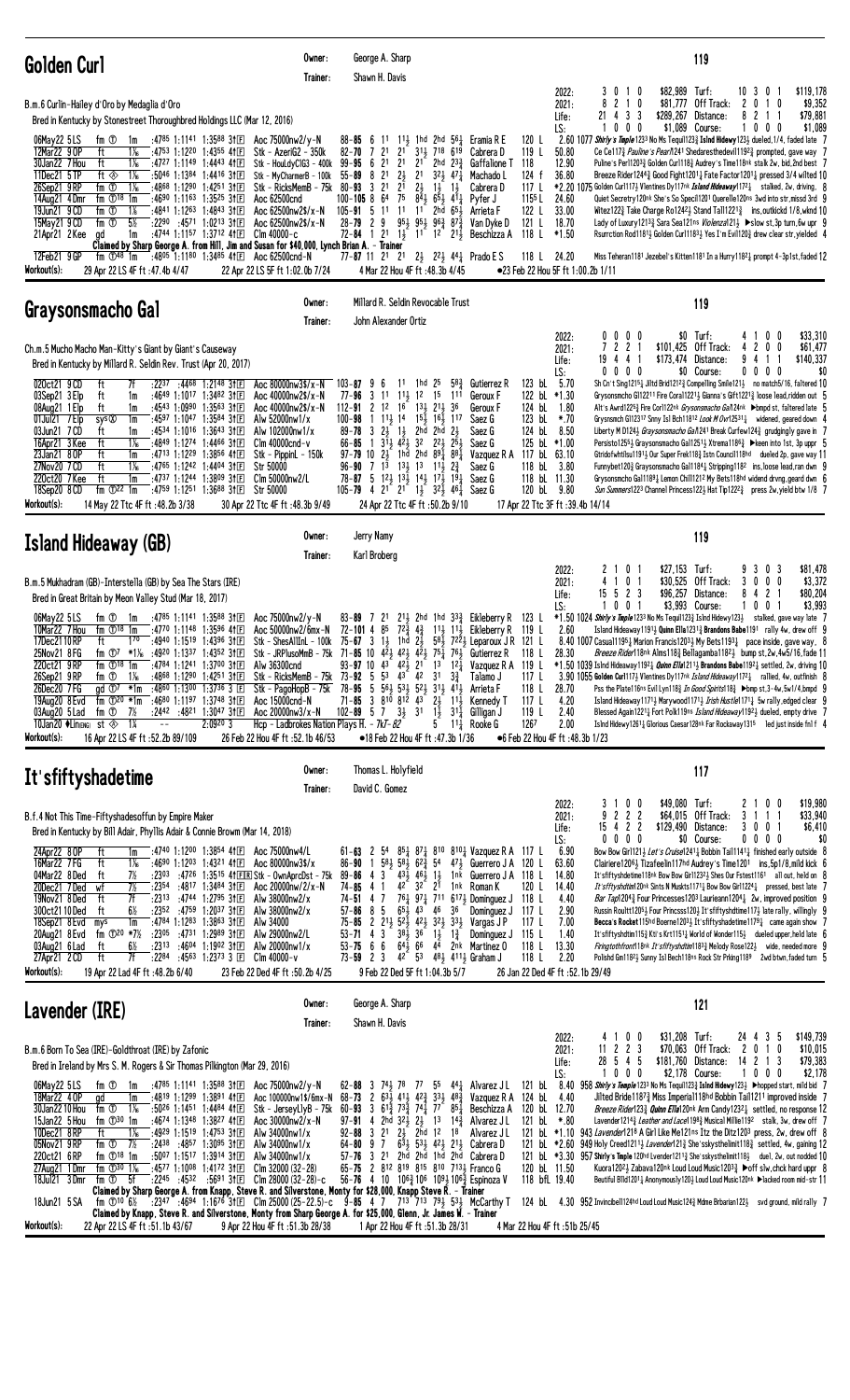| <b>Lil Kings Princess</b>                                                                                                                                                                                                                                                                                                                                                                                                                                                                                                                                                                                                                                                                                                                                                                                                                                              | Owner:<br>Trainer:                                                                                                                                                                                                                                                                                                                                                                  | John Alexander Ortiz                                                                                                                                                                                                                                                                                                                                                                                                                                                                                                                                                                             |                                                                                                                                                                                                                                                                                                                                                                                           | Lundbeck, Barbara, Durbin, Robert and Morris, Joseph                                                                                                                                                                                                                                                                                            |                                                                                                                                                                                                                        | 123                                                                                                                                                                                                                                                                                                                                                                                                                                                                                                                                                                                                                                                                                                                                                                                                                                                                                                                                                                                                                                                                                                                                                                                                            |
|------------------------------------------------------------------------------------------------------------------------------------------------------------------------------------------------------------------------------------------------------------------------------------------------------------------------------------------------------------------------------------------------------------------------------------------------------------------------------------------------------------------------------------------------------------------------------------------------------------------------------------------------------------------------------------------------------------------------------------------------------------------------------------------------------------------------------------------------------------------------|-------------------------------------------------------------------------------------------------------------------------------------------------------------------------------------------------------------------------------------------------------------------------------------------------------------------------------------------------------------------------------------|--------------------------------------------------------------------------------------------------------------------------------------------------------------------------------------------------------------------------------------------------------------------------------------------------------------------------------------------------------------------------------------------------------------------------------------------------------------------------------------------------------------------------------------------------------------------------------------------------|-------------------------------------------------------------------------------------------------------------------------------------------------------------------------------------------------------------------------------------------------------------------------------------------------------------------------------------------------------------------------------------------|-------------------------------------------------------------------------------------------------------------------------------------------------------------------------------------------------------------------------------------------------------------------------------------------------------------------------------------------------|------------------------------------------------------------------------------------------------------------------------------------------------------------------------------------------------------------------------|----------------------------------------------------------------------------------------------------------------------------------------------------------------------------------------------------------------------------------------------------------------------------------------------------------------------------------------------------------------------------------------------------------------------------------------------------------------------------------------------------------------------------------------------------------------------------------------------------------------------------------------------------------------------------------------------------------------------------------------------------------------------------------------------------------------------------------------------------------------------------------------------------------------------------------------------------------------------------------------------------------------------------------------------------------------------------------------------------------------------------------------------------------------------------------------------------------------|
| Ch.f.4 Street Boss-Huxley Winner by Stephen Got Even<br>Bred in Kentucky by Barbara Lundbeck (Apr 07, 2018)<br>01Apr22 8 OP<br>$1\%$ :4694 1:1184 1:4451 41E<br>06Mar22 3 OP<br>$1\%$<br>:4683 1:1158 1:4441 41 $\mathbb{E}$<br>ft<br>14Jan22 9 OP<br>ft<br>$1\%$<br>:4715 1:1221 1:4510 3†匣<br>ft<br>12Dec21 9 OP<br>1‰<br>:4716 1:1207 1:4582 31回<br>ft<br>$1^{70}$<br>08Nov21 5 Ind<br>:4877 1:1302 1:4374 311<br>ft Ø<br>$1\%$<br>:4853 1:1403 1:4702 31 $E$<br>210ct21 6 Ind<br>10Sep21 6 Btp<br>fm $\mathbb{D}^{12}$ 5f<br>$:22^{21}$ $:45^{31}$<br>fm ①<br>5½<br>:2192:4509<br>21Aug21 6 Elp<br>$gd$ $\odot$ <sup>12</sup> 5f<br>:2227 :4700<br>20Jul21 6 Ind<br>Workout(s):<br>15 May 22 CD 4F ft: 49b 16/50                                                                                                                                                   | Aoc 100000nw4/L-N<br>Aoc 62500nw2\$/x-N<br>Alw 100000nw1\$/x<br>Alw 100000nw1\$/x<br>Msw 34000<br>Msw 34000<br>:5792 311日<br>Msw 16200<br>$1:0282$ 31 $E$<br>Msw 51000<br>:5971 311日<br>Msw 34000<br>10 May 22 CD 4F ft :50.1b 34/40                                                                                                                                                | 11, 12, 13<br>$94 - 85 = 1$<br>$12^{7}$ $15^{7}$ $13$<br>$96 - 89 = 6$<br>$91 - 84$ 10<br>$4\overline{1}$ $3\overline{2}$<br>11 11<br>$91 - 72$<br>8<br>69-72<br>$1\frac{1}{2}$<br>1 <sup>1</sup><br>89-68<br>-3<br>423 45<br>$85 - 56$ 8 4<br>76<br>68-67<br>$79 - 53$ 4 4<br>$1\frac{1}{2}$ 21<br>1 May 22 CD 4F my :48.3b 5/42                                                                                                                                                                                                                                                                | $1^2$ $2^2$<br>$15\frac{1}{2}$ $13\frac{3}{4}$<br>1 <sup>1</sup> / <sub>2</sub> 1 <sup>2</sup> / <sub>2</sub> 1 <sup>4</sup> / <sub>2</sub> 1 <sup>3</sup> / <sub>2</sub><br>$32 - 54\overline{3}$<br>$3\frac{1}{2}$<br>$1\overline{1}$<br>$13\frac{1}{2}$ $14\frac{3}{4}$<br>$23\frac{1}{2}$ 47 $\frac{1}{4}$<br>-11<br>43 $\frac{1}{2}$ 75 $\frac{1}{4}$ * McKee J<br>2 <sup>2</sup> 45 | 124 bL<br>Gutierrez R<br>124 bL 2.70<br>Torres C A<br>122 bL 32.10<br>Torres C A<br>122 bL 22.20<br>Torres C A<br>Pedroza, Jr. M 120 bL *.90<br>120 bL<br>Esquivel E<br>120 bL *2.40<br>$74\frac{1}{4}$ $73\frac{3}{4}$ $53\frac{3}{4}$ 66 $\frac{3}{4}$ Pedroza, Jr. M 119 bl. 15.80<br>Pedroza, Jr. M 120 L<br>27 Mar 22 OP 4F ft :47.2b 5/88 | 2022:<br>32<br>$1\quad0$<br>0 <sub>0</sub><br>6<br>$\overline{1}$<br>2021:<br>310<br>Life:<br>$0\ 0\ 0\ 0$<br>LS:<br>2.80<br>19.80<br>3.50                                                                             | \$142,200 Turf:<br>\$2,286<br>$0\quad 0$<br>30<br>\$27,386 Off Track:<br>$0\quad0$<br>\$1,700<br>0<br>\$169,586 Distance:<br>00<br>$0\quad 0$<br>\$0<br>\$0 Course:<br>$0\ 0\ 0\ 0$<br>\$0<br>Maracuja1172 Lil Kings Princess1241 Miss Imperial1171 $\frac{1}{4}$ lively splits, grudging 6<br>Lil Kings Princess12433 Bech Flower1182 Bold Tctics11843 long lead, rated, held 6<br>Lil Kings Princss1223} Sunny Isl Bech120nk Too Pretty116nk stayed clear drive 11<br>Itsallinthenotes118} Ship It113nk Glamour Girl1212} 3w, little left late 10<br>Lil Kings Princess1204 $3/2$ Alita124ns Bayou Wind120 $3/2$ ins pace, widened lane 8<br>Spighthrmony1205} Twntytwenty Hox120} Moonchild1201 dueled 1/2, gave way 9<br>Scottlin Gry120nk Jim's Bronz Str12523 Shllby120nk ▶bounced around late, PL6th 9<br>Socil Chtter11911 Fst s Flight119} Trouble Making1191 ▶bumped, bothered early 8<br>Miller's Miden1204 Blessing the Flg120 <sup>3</sup> Fstest Spin120nk press3p, no match str 9                                                                                                                                                                                                               |
| <b>Market Rumor</b>                                                                                                                                                                                                                                                                                                                                                                                                                                                                                                                                                                                                                                                                                                                                                                                                                                                    | Owner:<br>Trainer:                                                                                                                                                                                                                                                                                                                                                                  | Ian R. Wilkes                                                                                                                                                                                                                                                                                                                                                                                                                                                                                                                                                                                    |                                                                                                                                                                                                                                                                                                                                                                                           | Bloch, Randall L. and Six Column Stables, LLC, et al                                                                                                                                                                                                                                                                                            |                                                                                                                                                                                                                        | 123                                                                                                                                                                                                                                                                                                                                                                                                                                                                                                                                                                                                                                                                                                                                                                                                                                                                                                                                                                                                                                                                                                                                                                                                            |
| B.m.5 Afleet Alex-Taylor Street by Street Sense<br>Bred in Kentucky by Randy Bloch, et al (Apr 07, 2017)<br>23Apr22 7 Kee<br>fm ①<br>$1\%$<br>:4962 1:1431 1:4281 411日<br>20Mar22 8 GP<br>:4827 1:1170 1:3580 411回<br>fm $\mathbb{D}^{35}$ *1m<br>150ct21 7 Kee<br>gd $\textcircled{10}$ 1 <sup>1</sup> / <sub>6</sub><br>:4692 1:1181 1:4401 31 $E$<br>31Aug21 6 Cn1<br>$1\%$<br>:4866 1:1226 1:4193 41 $E$<br>fm⊡<br>18Jul21 5 Elp<br>gd $\overline{O^{24}}$ 1 <sup>%</sup><br>:4914 1:1420 1:4490 3†国<br>$1\%$<br>09Jun21 8Del<br>:4720 1:1158 1:4440 311<br>sys<br>08May21 9 CD<br>ft<br>$1\%$<br>:4895 1:1278 1:4278 3†国<br>09Apr21 6Kee<br>ft<br>$1\%$<br>:4863 1:1329 1:4301 4111<br>ft<br>$1\%$<br>26Nov2010 CD<br>:4895 1:1321 1:4911 3†正<br>05Nov20 5 CD<br>ft<br>$1\%$<br>$:50^{50}$ 1:1507 1:5102 31 $E$<br>Workout(s):<br>16 Apr 22 CD 4F my :50.2b 62/74 | Alw 130000nw3\$/x<br>Aoc 62500cnd-N<br>Alw 90000nw3\$/x<br>Stk - OldNelsonB - 150k<br>Aoc 40000nw2\$/x-N<br>Stk - ObeahL - 100k<br>Aoc 62500nw2\$/x-N<br>Aoc 62500nw2\$/x-N<br>Stk - FallsCtyG2 - 200k<br>Alw 87000nw1/x<br>10 Apr 22 CD 4F ft :48.3b 15/42                                                                                                                         | $106 - 106$ 7 $42\frac{1}{2}$ 31<br>$86 - 1066$ 6 76<br>94-97 10 76<br>77<br>$56\frac{1}{2}$ 55<br>$59 - 97 = 6$<br>$53$ <sup>-</sup> $54$<br>$88 - 94$ 3<br>$67\frac{1}{2}$ 75<br>$93 - 1005$<br>$21\frac{1}{2}$ $2\frac{1}{2}$<br>$60 - 99 = 6$<br>60-96 5 $2^{1}\frac{1}{2}$ $2\frac{1}{2}$ 1 $\frac{1}{2}$ 1 <sup>1</sup> $\frac{1}{2}$ 2 <sup>2</sup> $\frac{1}{4}$ Landeros C<br>$86 - 97$ 8 31 31 31 31<br>53-94 1 1 <sup>1</sup> / <sub>2</sub> 1 <sup>1</sup> 1 <sup>1</sup> 1 <sup>2</sup> / <sub>2</sub> 1 <sup>3</sup> / <sub>2</sub> Landeros C<br>31 Mar 22 Pmm 4F ft: 50.1b 20/25 | - 31<br>$74\frac{1}{4}$ $42\frac{1}{2}$ $3\overline{1}\frac{1}{2}$ $2nk$ Saez L<br>$65\overline{3}$ $43$ $43\overline{3}$<br>$53\frac{1}{2}$ 41 $\frac{1}{2}$ 2nk Landeros C<br>$5^2\frac{1}{2}$ $1^1\frac{1}{2}$ 12<br>46<br>1hd 2hd $2^{11}$ Landeros C<br>47 714                                                                                                                       | 118 L<br>$3\frac{1}{2}$ 1hd Landeros C<br>120 L<br>122 L<br>Landeros C<br>122 L<br>122 L<br>Landeros C<br>$3^3$ $3^3$ $\overline{3}$ Landeros C<br>119 L<br>122 L<br>118 L<br>118 L<br>Landeros C<br>118 L                                                                                                                                      | 2022:<br>$1\quad0$<br>140<br>2021:<br>6<br>471<br>18<br>Life:<br>$0\quad 0\quad 0$<br>LS:<br>0<br>6.20<br>3.10<br>5.50<br>3.30<br>2.60<br>3.40<br>3.00<br>5.30<br>22.40<br>2.00<br>11 Mar 22 Pmm ① 5F fm 1:01.1bd 7/12 | 5 2 2 0<br>\$152,863<br>\$86,563 Turf:<br>\$123,700 Off Track:<br>412<br>0<br>\$64,280<br>\$350,333 Distance:<br>3 1 1 0<br>\$56,950<br>\$0 Course:<br>0000<br>\$0<br>Mrkt Rumor118hd Gm's Mission118nk Keeper of Time118hd Ing drv 3w, prevailed 10<br>Grnd Av Girl120nk Mrket Rumor120nk Undisturbed12013 >bump st, 2-4wd, missed 11<br>Curly Ruth124} Sweet Melnia122hd Breeze Rider1242} 2-3w, 5w1/8, left ld, eve 10<br><i>Tuned</i> 122 <sup>nk</sup> Market Rumor 122 <sup>hd</sup> Our Bay B Ruth 122 <sup>13</sup> <sub>4</sub> cue 5wd, edged out late 7<br>Market Rumor1222 <i>Curly Ruth</i> 122hd <i>Alta's Award</i> 122nk swept past 4w1/4,safe 8<br>Drm Mrie1191 <sup>3</sup> Miss Mriss119 <sup>2</sup> Mrket Rumor11931 4w1/4,6w3/16,need mre,PL2nd 7<br><i>Cryst1 B11</i> \241 <sup>3</sup> Mrket Rumor1224 <sup>1</sup> Singita Dreams1221 <sup>3</sup> 2w, duel 2nd, repelld1/8 6<br>Spice Is Nice11821 Market Rumor11811 Movie Moxy1183 ins winnr 2nd, 2nd best 5<br>Envoutante1186 Bonny South12033 Another Broad121hd 3w turns, vied 2nd, wknd 8<br>Mrket Rumor11831 Tempers Rising11843 First Course1181 drew away, ridden out 6                                                      |
| Mona Stella                                                                                                                                                                                                                                                                                                                                                                                                                                                                                                                                                                                                                                                                                                                                                                                                                                                            | Owner:<br>Trainer:                                                                                                                                                                                                                                                                                                                                                                  | Patrick L. Biancone                                                                                                                                                                                                                                                                                                                                                                                                                                                                                                                                                                              |                                                                                                                                                                                                                                                                                                                                                                                           | Reeves Thoroughbred Racing, Biancone, Andie and Biancone, Patrick L.                                                                                                                                                                                                                                                                            |                                                                                                                                                                                                                        | 119                                                                                                                                                                                                                                                                                                                                                                                                                                                                                                                                                                                                                                                                                                                                                                                                                                                                                                                                                                                                                                                                                                                                                                                                            |
| Ch.f.4 Will Take Charge-Divine Trick by Divine Park<br>Bred in Florida by Bridlewood Farm (Mar 25, 2018)<br>06May22 5 CD<br>fm ①<br>1%<br>27Mar22 10 Tam<br>$1\%$<br>fm ①<br>fm ①<br>*7½<br>:2381<br>25Feb22 8 GP<br>03Feb22 8 GP<br>7f<br>:2230<br>ft<br>:2340<br>04Apr21 6 GP<br>fm $\sqrt{136}$ *7%<br>:4677<br>$:4839$ 1:1254 1:3667 2 E<br>19Sep20 6 GP<br>fm $\mathbb{D}^{84}$ 1m<br>fm ① <sup>108</sup> 5f :21 <sup>81</sup> :44 <sup>67</sup> :56 <sup>73</sup> 2 ⊡ Msw 65000<br>15Aug20 5GP<br>Workout(s):                                                                                                                                                                                                                                                                                                                                                    | $:50^{31}$ 1:1455 1:5010 41 $E$ Stk – ModestyG3 – 250k 90-97 3<br>:4753 1:1179 1:4143 31 E S Stk - Distaf TrfB - 110k 90-94 5<br>:4843 1:3026 41 $E$ Aoc 25000nw1\$/x-N 122-90 8 3<br>:4467 1:2371 41 $E$<br>Aoc 25000nw1\$/x-N<br>1:2857 3 ES Alw 47000nw1/x<br>Msw 65000<br>30 Apr 22 Kee ① 4F fm :49.2bd 2/10 23 Apr 22 Kee ① 5F gd 1:04.3bd 5/6 15 Apr 22 Kee 5F ft 1:03b 29/39 | 11<br>-11<br>32<br>32<br>$21\frac{1}{2}$<br>$93 - 53$<br>$1\frac{1}{2}$<br>4<br>-1<br>99-91<br>6 3<br>31<br>$65 - 75$ 6 $1\frac{1}{2}$<br>71-81 8 6 $5\overline{2}$ $2\overline{2}$ 2hd 2nk Panici L                                                                                                                                                                                                                                                                                                                                                                                             | -11<br>34<br>22<br>33<br>2 <sup>1</sup><br>$31\frac{1}{2}$ 1hd $12\frac{3}{4}$<br>$1\frac{1}{2}$ 1hd $11\frac{1}{2}$ 11 <sup>7</sup> Panici L                                                                                                                                                                                                                                             | 4nk $98\frac{1}{4}$ Gaffalione T 118 b<br>Maragh R R<br>124 bL<br>321 311 Sutherland C 120 bL 6.40<br>3nk 423 7123 Sutherland C 120 bl 12.10<br>Sutherland C $120$ bL $*2.30$<br>118 b $*1.10$<br>118<br>18 Mar 22 Pmm 4F ft :47.3b 2/76                                                                                                        | 0 <sub>2</sub><br>40<br>2022:<br>0 <sub>0</sub><br>2021:<br>1 1<br>7 2 1 2<br>Life:<br>$0\ 0\ 0\ 0$<br>LS:<br>27.60<br>19.70<br>4.20                                                                                   | \$19,140 Turf:<br>\$96,800<br>62<br>12<br>\$28,200 Off Track:<br>00<br>$0\quad 0$<br>\$0<br>\$97,340 Distance:<br>0<br>0<br>\$38,000<br>11<br>$0\ 0\ 0\ 0$<br>\$0<br>\$0 Course:<br>Bleckr Street1201 Fluffy Socks1201 Hendy Woods11811 3p1st, 2p upr, gave way 9<br>Shifty She1264 Our Flash Drive124ns Mona Stella12411 insd, tippd2p, outkckd2d 9<br>Amusing Antics120 <sub>4</sub> Love in the Air120 <sub>4</sub> Mon Stell120hd bid 1/4p,3wd,stayed on 10<br>Pss th Chmpgne1202 $\frac{3}{4}$ Only Kidding1202 $\frac{1}{2}$ Elusive Molly1202 $\frac{1}{4}$ rail, gave way 3/8 8<br>Mona Stella12023 Yafa1184 Big Band Luzziann1203 2w 1/4, drift, drew off 6<br>Mon Stell 181 Chmpagne Ivy 118 <sub>2</sub> Starship Nterprise 118 <sub>2</sub> push out st, drvng ins 12<br>Fouzia118 <sup>nk</sup> Mona Stella1181 Speeding1183 <sub>4</sub> hung outside winner 10                                                                                                                                                                                                                                                                                                                                  |
| <b>Needs No Alibi</b>                                                                                                                                                                                                                                                                                                                                                                                                                                                                                                                                                                                                                                                                                                                                                                                                                                                  | Owner:<br>Trainer:                                                                                                                                                                                                                                                                                                                                                                  | Julie Whitton<br>Mark Whitton                                                                                                                                                                                                                                                                                                                                                                                                                                                                                                                                                                    |                                                                                                                                                                                                                                                                                                                                                                                           |                                                                                                                                                                                                                                                                                                                                                 |                                                                                                                                                                                                                        | 117                                                                                                                                                                                                                                                                                                                                                                                                                                                                                                                                                                                                                                                                                                                                                                                                                                                                                                                                                                                                                                                                                                                                                                                                            |
| B.m.5 Majestic City-Gwithian by Street Sense<br>Bred in New York by Clark 0. Brewster (Apr 16, 2017)<br>12May22 8LS<br>fm $\mathbb{D}^{20}$ 1m<br>:4835 1:1206 1:3683 31 $E$<br>05Jul21 5LS<br>fm $\mathbb{D}^{10}$ 1m<br>:4774 1:1181 1:3611 31回<br>27Jun21 9LS<br>fm ①<br>$1\%$<br>:4884 1:1223 1:4216 3111<br>14Jun21 9LS<br>fm ①<br>:4626 1:1119 1:3698 31回<br>1m<br>$1\%$<br>29May21 9LS<br>fm ①<br>:4759 1:1273 1:4366 3†国<br>:2374 :4824 1:3139 311<br>fm ①<br>7½<br>09May2110LS<br>6f<br>:2258<br>30Apr21 1LS<br>sys<br>$:22^{29}$<br>01Apr21 8 Hou<br>fm ①<br>5f<br>:4603<br>fm $①$ <sup>108</sup> 5f<br>:2295<br>:4661<br>10Jun20 1 GP<br>Workout(s):<br>22 Apr 22 LS 4F ft :49.4b 20/67                                                                                                                                                                     | Alw 33000nw1/x<br>Alw 40800nw2/L<br>Stk - WstdTearsB - 75k 58-76 6 53 53 53 78 68<br>Msw 40800<br>Msw 34000<br>Msw 34000<br>:4576 1:1167 3111<br>Msw 34000<br>:5823 45国<br>Mc1 25000<br>:5873 311回<br>McI 12500<br>14 Apr 22 LS 3F ft :36.2b 3/4                                                                                                                                    | $70 - 62$ 6 $51\frac{1}{2}$<br>5 <sup>2</sup><br>$55\frac{1}{2}$ 54<br>$74 - 82 = 5$<br>55<br>106-74 10 $65\frac{1}{4}$ $53\frac{1}{2}$ $1\frac{1}{2}$ $1\frac{1}{2}$ ValdezJiminez E 123 L<br>$74-67$ 11 $51\frac{3}{4}$ 54<br>$90 - 51$ 4 2 $32$<br>$57 - 18$ 4 3<br>68-57 9 2 $5^{2}$ 53 <sup>3</sup> / <sub>2</sub> 53 66 <sup>1</sup> / <sub>2</sub> ValdezJiminez E 123 L<br>$9 - 30$ 12 8<br>23 Apr 21 LS 4F ft : 50.2b 20/31                                                                                                                                                             | 3 <sup>2</sup><br>$1^{\overline{1}}$ $2^{\overline{3}}$<br>64<br>$75\frac{1}{4}$ $88\frac{1}{2}$ $89\frac{1}{2}$ $78$                                                                                                                                                                                                                                                                     | $84\frac{1}{4}$ 97 912 $\frac{3}{4}$ Alvarez J L 121 L<br>$23\frac{1}{2}$ $22\frac{3}{4}$ ValdezJiminez E 123 L<br>ValdezJiminez E 117 L<br>ValdezJiminez E 123 L<br>$55\frac{3}{4}$ 6 <sup>6</sup> $\frac{3}{4}$ ValdezJiminez E 123 L<br>$5^{23}$ 910 814 9221 ValdezJiminez E 123 L<br>Torres C A 1135 L<br>15 Apr 21 LS 4F ft: 48.2b 9/51   | $0\,0\,0$<br>2022:<br>2 <sub>0</sub><br>2021:<br>$1 2 0$<br>Life:<br>$\mathbf{2}$<br>LS:<br>0<br>71<br>17.30<br>10.30                                                                                                  | \$100 Turf:<br>\$39,370<br>8120<br>\$39,200 Off Track:<br>1000<br>\$100<br>\$39,470 Distance:<br>3 1 1 0<br>\$32,320<br>\$32,320<br>\$39,200 Course:<br>311<br>0<br>16.40 1049 Imaluckycharm1203 Great in Red121ns Stellaczar1212 $\frac{1}{4}$ 3W, dropped back 9<br>7.30 1045 Stillchargingmaria120 <sup>2</sup> $_{2}^{2}$ Needs No Alibi1231 $_{4}^{1}$ Wapi121 $_{4}^{3}$ 5 wide 1/4, willingly 8<br>33.70 1038 Curlin's Journy 1232 Vlentines Dy12113 Brndons Bbe1231 > Steadied 1/4, no rally 7<br>8.20 1054 Needs No Alibi12313 Reliant120hd <i>Erin's Creation</i> 1231 4 wide move, clear 11<br>50.70 1072 Jedediah1203 Needs No Alibn 2313 What's News12343 3 wide move, caught 11<br>57.00 1068 Flowers for K K1201 <sub>2</sub> Jedediah1201 <sub>2</sub> What's News1232 <sub>2</sub> saved ground, no rally 12<br>33.10 1036 Mine Me120} La Muse120nk Reliant120 <sup>5</sup> brief speed, weakened 11<br>Thnktsdontion12313 Shnny Go Nnny12323 Kus I'm Dvin1183 inside turn, faltered 9<br>Wild About This 1171. Josefa 1131. Platinum cents 1242 no factor 12                                                                                                                                 |
| <b>Our Iris Rose</b>                                                                                                                                                                                                                                                                                                                                                                                                                                                                                                                                                                                                                                                                                                                                                                                                                                                   | Owner:<br>Trainer:                                                                                                                                                                                                                                                                                                                                                                  | Todd W. Fincher                                                                                                                                                                                                                                                                                                                                                                                                                                                                                                                                                                                  |                                                                                                                                                                                                                                                                                                                                                                                           | Peacock, Jr., Joe R. and Peacock Family Holdings L.P.                                                                                                                                                                                                                                                                                           |                                                                                                                                                                                                                        | 119                                                                                                                                                                                                                                                                                                                                                                                                                                                                                                                                                                                                                                                                                                                                                                                                                                                                                                                                                                                                                                                                                                                                                                                                            |
| B.m.5 Ghostzapper-Rose's Desert by Desert God<br>Bred in Kentucky by Joe R. Peacock (Apr 18, 2017)<br>27Mar22 6 Sun<br>ft<br>1m<br>:4658 1:1063 1:3629 31 $E$<br>08Mar22 9 Sun<br>ft<br>6f<br>$:22^{02}$ $:45^{10}$ 1:0886 31 E<br>31May21 7LS<br>gds<br>6f<br>$:22^{70}$ $:45^{34}$ 1:10 <sup>27</sup> 31 $E$<br>08May21 9LS<br>:4779 1:1102 1:3520 3†回<br>fm ①<br>1m<br>03Apr21 6 Hou<br>fm ①<br>:4619 1:1148 1:3609 41日<br>1m<br>:4786 1:1332 1:3916 41回<br>10Mar21 6 Hou<br>ft<br>1m<br>ft<br>05Feb21 6 Hou<br>6f<br>:2269 :4570 1:1106 411<br>$:22^{63}$ $:45^{99}$ 1:1208 41 E<br>21Jan21 7 Hou<br>6f<br>gd<br>08Dec2010RP<br>ft<br>:4761 1:1268 1:3853 31 $E$<br>1m<br>05Nov20 7RP<br>ft<br>$1^{70}$<br>:4733 1:1233 1:4324 31 $\mathbb{E}$<br>Workout(s):<br>10 May 22 LS 5F ft 1:02.3b 2/3                                                                    | Stk - HHensnHB - 100k 96-98 6 213 2hd 11<br>Alw 36000cnd<br>Stk - MemDySpntB - 100k<br>Alw 39000<br>Stk - MsHoustnTB - 75k 93-95 5 10931093 1013 74 423 Laviolette S 120 L<br>Alw 45000nw3/L<br>Alw 38000nw3/L<br>Alw 37000w/1/x<br>Alw 30000nw1/x<br>Alw 30000nw1/x<br>28 Apr 22 LS 4F ft: 47.4b 2/31                                                                              | $87 - 90$ 8 3<br>$11 \quad 11\frac{1}{2} \quad 14$<br>78-95 4 1<br>$89 - 90$ 6 $2^3$ $2^5$ d $2^1$ d $2^1$<br>93-92 7 1hd 1 <sup>2</sup> 1 <sup>1</sup> 1 <sup>2</sup> / <sub>2</sub> 1 <sup>7</sup> / <sub>4</sub> Laviolette S<br>65-85 6 5 $4\frac{3}{4}$ 3nk $2\frac{1}{2}$ 2hd Laviolette S<br>34<br>$68 - 72$ 5 2<br>92-71 2 11 1 <sup>1</sup> 41 <sup>1</sup> 56 61 <sup>5<sub>2</sub></sup> Luzzi LJ<br>19 Apr 22 LS 4F ft: 48.3b 8/30                                                                                                                                                   | 1 <sup>3</sup> 4 <sup>2*</sup> Chirinos R<br>$2\frac{1}{2}$ 1hd $1\frac{1}{2}$ 1 $\frac{3}{4}$                                                                                                                                                                                                                                                                                            | 120 L<br>124 L<br>$15\frac{1}{4}$ Chirinos R<br>123 L<br>Eramia R E<br>$2^3\frac{1}{4}$ Eramia R E<br>119 L<br>121 L<br>123 L<br>1hd 12 113 Laviolette S 123 L<br>116 bL<br>10 Apr 22 Sun 4F ft: 49.0b 23/60                                                                                                                                    | 0 <sub>0</sub><br>2022:<br>21<br>3 2 0<br>6<br>2021:<br>5 5 2<br>16<br>Life:<br>2 1 1 0<br>LS:<br>$*1.20$<br>$*.50$<br>13.20<br>3.50<br>5.00<br>4.30                                                                   | \$21,600 Turf:<br>\$12,218<br>2010<br>\$128,758 Off Track:<br>2 2 0 0<br>\$82,140<br>\$39,123<br>\$191,437 Distance:<br>5 1 1 0<br>\$7,760<br>\$67,760 Course:<br>1010<br>Shrpov1161 Lady Commissioner116nk Lisette116 $\frac{3}{4}$ angled in early, ins-2p, DQ7th 7<br>Our Iris Rose12451 Flyin Falynn12431 Girona1241 hop st, clear, 2w, safe 8<br>23.20 1221 Our Iris Ros1233 Mundye CIN 1911 Ain't No Elmers119hd pressed, bid3w, driving 5<br>3.60 1229 Curlin's Journy 1213 $\frac{1}{4}$ Our Iris Ros119 $\frac{3}{4}$ Brndons Bb123hd 3 wide, no match, hld 2d 7<br>Raven's Cry123 $\frac{1}{2}$ Valentines Day120 $\frac{1}{2}$ Brandons Babe1201 $\frac{1}{2}$ swung 6w, gaining 12<br>Our Iris Ros12173 Cly's Moon Stone1193 Amzing Ride1192 set pace, much best 8<br>Zanadu120hd <i>Our Iris Rose</i> 1233 Lady Shaman120 <sup>2</sup> vied 3w, outfinished 6<br>Our Iris Rose12311 Upgrade Me1233 Love My Honey1231 $\frac{3}{4}$ vied 3w, drew away 6<br>8.30 1222 Amazing Ride11914 Bossy Bride12084 Broadway Burn1193 set pace, gave way 9<br>102-83 3 1hd 1hd 1hd 34 <sup>3</sup> Quinonez L S 118 bL 11.10 1219 Break At Dawn1163 Amazing Ride12043 Our Iris Rose118hd pace 2w, weakened 11 |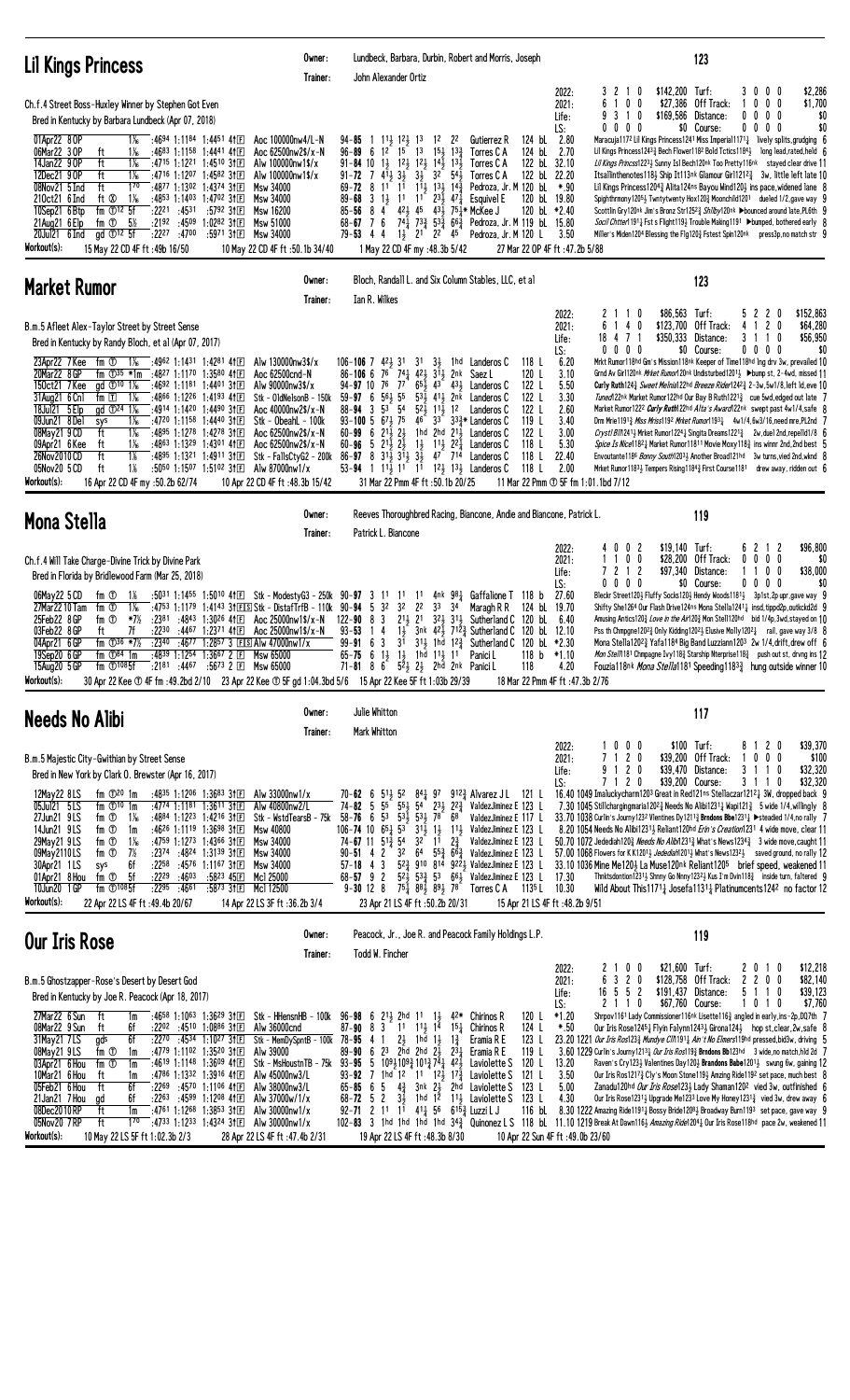| <b>Park Avenue</b>                                                                                                                                                                                                                                                                                                                                                                                                                                                                                                                                                                                                                                                                                                                                                                                                                                                                                                                           | Owner:<br>Trainer:                                                                                                                                                                                                                                                                                                               | Hronis Racing LLC<br>John W. Sadler                                                                                                                                                                                                                                                                                                                                                                                                                                                                                                                                                                                                                                                     |                                                                                                                                                                                                                                                                                                                                                                                                                                                                                                                                                                                           |                                                                                                                                                                                                                                                                                                                                                                                                           |                                                                                                                                                                                                                             | 123                                                                                                                                                                                                                                                                                                                                                                                                                                                                                                                                                                                                                                                                                                                                                                                                                                                                                                                                                                                                                                                                                                                                                                                                                                                                            |
|----------------------------------------------------------------------------------------------------------------------------------------------------------------------------------------------------------------------------------------------------------------------------------------------------------------------------------------------------------------------------------------------------------------------------------------------------------------------------------------------------------------------------------------------------------------------------------------------------------------------------------------------------------------------------------------------------------------------------------------------------------------------------------------------------------------------------------------------------------------------------------------------------------------------------------------------|----------------------------------------------------------------------------------------------------------------------------------------------------------------------------------------------------------------------------------------------------------------------------------------------------------------------------------|-----------------------------------------------------------------------------------------------------------------------------------------------------------------------------------------------------------------------------------------------------------------------------------------------------------------------------------------------------------------------------------------------------------------------------------------------------------------------------------------------------------------------------------------------------------------------------------------------------------------------------------------------------------------------------------------|-------------------------------------------------------------------------------------------------------------------------------------------------------------------------------------------------------------------------------------------------------------------------------------------------------------------------------------------------------------------------------------------------------------------------------------------------------------------------------------------------------------------------------------------------------------------------------------------|-----------------------------------------------------------------------------------------------------------------------------------------------------------------------------------------------------------------------------------------------------------------------------------------------------------------------------------------------------------------------------------------------------------|-----------------------------------------------------------------------------------------------------------------------------------------------------------------------------------------------------------------------------|--------------------------------------------------------------------------------------------------------------------------------------------------------------------------------------------------------------------------------------------------------------------------------------------------------------------------------------------------------------------------------------------------------------------------------------------------------------------------------------------------------------------------------------------------------------------------------------------------------------------------------------------------------------------------------------------------------------------------------------------------------------------------------------------------------------------------------------------------------------------------------------------------------------------------------------------------------------------------------------------------------------------------------------------------------------------------------------------------------------------------------------------------------------------------------------------------------------------------------------------------------------------------------|
| B.f.4 Quality Road-Remarkable by Indian Charlie<br>Bred in Kentucky by Peter E. Blum Thoroughbreds, LLC (May 09, 2018)                                                                                                                                                                                                                                                                                                                                                                                                                                                                                                                                                                                                                                                                                                                                                                                                                       |                                                                                                                                                                                                                                                                                                                                  |                                                                                                                                                                                                                                                                                                                                                                                                                                                                                                                                                                                                                                                                                         |                                                                                                                                                                                                                                                                                                                                                                                                                                                                                                                                                                                           | 2022:<br>2021:<br>Life:                                                                                                                                                                                                                                                                                                                                                                                   | \$99,200 Turf:<br>4110<br>$\mathbf{2}$<br>2 <sub>0</sub><br>\$97,600<br>331<br>\$203,900 Distance:<br>10                                                                                                                    | \$43,200<br>1100<br>Off Track:<br>0 <sub>0</sub><br>\$0<br>$0\quad 0$<br>4 2 2 0<br>\$97,600                                                                                                                                                                                                                                                                                                                                                                                                                                                                                                                                                                                                                                                                                                                                                                                                                                                                                                                                                                                                                                                                                                                                                                                   |
| 30Apr22 10 SA<br>:4641 1:1061 1:5052 41E<br>ft<br>1%<br>20Mar22 8 SA<br>fm $\mathbb{D}^{20}$ 1%<br>:4777 1:1187 1:4797 411回<br>05Feb22 6 SA<br>7f<br>$:22^{39}$ $:45^{75}$ 1:22 <sup>39</sup> 41 E<br>ft<br>ft<br>$1\%$<br>01Jan22 9 SA<br>:47 1:1146 1:4431 4111<br>ft<br>:4670 1:1127 1:3597 3111<br>12Dec21 5 Lrc<br>1m<br>290ct21 4 SA<br>ft<br>:4646 1:1026 1:3669 3†国<br>1m<br>ft<br>02Sep21 1Dmr<br>:4661 1:1172 1:3783 3†国<br>1m<br>05Aug21 3 Dmr<br>:4837 1:1375 1:3961 31日<br>ft<br>1m<br>27Sep20 2 SA<br>ft<br>6f<br>:2181 :4542 1:1254 2 $\Box$<br>$5\%$<br>ft<br>15Aug20 8 Dmr<br>:2143 :4497 1:0422 2 $\Box$<br>Workout(s):<br>13 May 22 SA 4F ft: 48.2h 9/33                                                                                                                                                                                                                                                                  | Stk - SMrgrtaG2 - 200k 103- <b>79</b> 4 11<br>Aoc 80000nw2\$/x-N<br>Stk - SntMncaG2 - 200k 107-88 5 5<br>Stk - LaCanadaG3 - 200k 106-82 4 11<br>Aoc 50000nw1\$/x-N<br>Msw 61000<br><b>Msw 70000</b><br>Msw 70000<br><b>Msw 55000</b><br>Msw 55000<br>24 Apr 22 SA 5F ft 1:00.1h 7/78                                             | 11<br>$96 - 98$<br>8<br>11<br>$1\frac{1}{2}$<br>$2\frac{1}{2}$<br>$1\frac{1}{2}$<br>80-98 10 $5^2\frac{3}{4}$ 5 <sup>1</sup> 3 <sup>1</sup><br>73- <b>81</b> 1 2 <sup>1</sup> 2hd 1 <sup>1</sup><br>$85 - 87$ 4 $2\frac{1}{2}$<br>$2\frac{1}{2}$<br>$60 - 79$ 2 1 <sup>1</sup> 1 <sup>1</sup> 1ha 21<br>$2\frac{1}{2}$<br>$109 - 66$ 5 3<br>$89 - 67$ 2 7<br>17 Apr 22 SA 5F ft: 59h 2/48                                                                                                                                                                                                                                                                                               | 1hd 45<br>$59\frac{3}{4}$<br>12 <sup>3</sup><br>$11\frac{1}{2}$ 13<br>$2\frac{1}{2}$ 45<br>2hd<br>27<br>15<br>13<br>1 <sup>5</sup><br>$14\frac{1}{2}$<br>21,<br>$2^2$<br>24<br>2 <sup>3</sup><br>$2\frac{1}{2}$<br>$1\frac{1}{2}$ $32\frac{3}{4}$<br>$6\overline{2}_4$ $5\overline{3}_2$ $6\overline{5}_2$ $68\overline{4}$                                                                                                                                                                                                                                                               | LS:<br>Hernandez J J 120<br>Hernandez J J 122 L<br>$4^{12}$ Hernandez J J 120<br>$2^{13}$ Hernandez J J 120<br>Hernandez J J 120 L<br>2.10<br>122 L<br>Prat F<br>120 L<br>Prat F<br>$*1.40$<br>120 L<br>2.40<br>Prat F<br>122<br>Prat F<br>121<br>Prat F<br>4.90<br>11 Apr 22 SA 5F ft :59.3h 2/22                                                                                                        | $0\quad 0\quad 0$<br>0                                                                                                                                                                                                      | \$0 Course:<br>$0\ 0\ 0\ 0$<br>\$0<br>2.70 1064 Blue Stripe1221 Miss Bigly12263 Varda1203 pace, vied inside, wknd 9<br>5.90 1062 Park Avenue122 <sup>2</sup> New Heat122 <sup>1</sup> $\frac{1}{4}$ Stella Noir122 <sup>1</sup> inside, kicked clear 9<br>11.60 1063 Merneith122 <sup>3</sup> <i>Ce Ce</i> 124 <sup>3</sup> § Kalypso124 <sup>5</sup> } > step slow, up close, wkn 5<br>3.50 1067 As $Im Gs By122133$ Prk Avn1204 $\frac{1}{4}$ Moonlght d'Oro122 <sup>23</sup> overtakn 3/8, clear 2nd 5<br>Prk Avenue1205 Fi Fi Pharoah118ns Over Attracted1193 7-5w, bid 4w, ridden out 10<br>*.60 1066 Prk Avenue1225 Angel of Freedom12431 Lil Town Sis122hd Dbpd1st, duel, drew off<br>Vivt Slipprs1204 Prk Avnu12023 Angel of Freedom1243 $\blacktriangleright$ bpd 1st, prssd, no match 6<br>Lisette1203 Park Avenue1204 Assignation1203 $\frac{3}{4}$ Dobbled, brshd, 2nd best 7<br>$6.201066$ Heels Up122ns Flash Magic122 <sup>2</sup> $3$ Park Avenue1227 $3$ 3dp early, led, clr 3rd $5$<br>Forest Caraway12121 Illumination121hd Kalypso1213 2pth, 3wide, no rally 9                                                                                                                                                                                             |
| <b>Pretty in Pink</b>                                                                                                                                                                                                                                                                                                                                                                                                                                                                                                                                                                                                                                                                                                                                                                                                                                                                                                                        | Owner:<br>Trainer:                                                                                                                                                                                                                                                                                                               | H. Ray Ashford, Jr.                                                                                                                                                                                                                                                                                                                                                                                                                                                                                                                                                                                                                                                                     | Three Chimneys Farm, LLC (Goncalo B. Torrealba)                                                                                                                                                                                                                                                                                                                                                                                                                                                                                                                                           |                                                                                                                                                                                                                                                                                                                                                                                                           |                                                                                                                                                                                                                             | 119                                                                                                                                                                                                                                                                                                                                                                                                                                                                                                                                                                                                                                                                                                                                                                                                                                                                                                                                                                                                                                                                                                                                                                                                                                                                            |
| B.f.4 Palace Malice-Pink and Black by First Samurai<br>Bred in Kentucky by Highclere Inc. (Jan 27, 2018)                                                                                                                                                                                                                                                                                                                                                                                                                                                                                                                                                                                                                                                                                                                                                                                                                                     |                                                                                                                                                                                                                                                                                                                                  |                                                                                                                                                                                                                                                                                                                                                                                                                                                                                                                                                                                                                                                                                         |                                                                                                                                                                                                                                                                                                                                                                                                                                                                                                                                                                                           | 2022:<br>2021:<br>Life:                                                                                                                                                                                                                                                                                                                                                                                   | $0\,$ $0\,$ $0\,$<br>0<br>2 2 3<br>9<br>2 3 4<br>\$71,766<br>14                                                                                                                                                             | \$0 Turf:<br>9223<br>\$54,611<br>\$59,751 Off Track:<br>$0\quad0$<br>\$280<br>0<br>3<br>Distance:<br>\$40,252<br>6<br>11                                                                                                                                                                                                                                                                                                                                                                                                                                                                                                                                                                                                                                                                                                                                                                                                                                                                                                                                                                                                                                                                                                                                                       |
| $:4734$ 1:1128 1:4271 3 E<br>23Nov 2110 Zia<br>ft<br>1‰<br>230ct21 6RP<br>fm $\mathbb{O}^{18}$ 1m<br>:48 <sup>73</sup> 1:12 <sup>57</sup> 1:37 <sup>81</sup> 3†匣<br>14Sep21 5 Cby<br>fm $\mathbb{D}^{10}$ 1m<br>:4665 1:1049 1:3460 3†国<br>fm ①<br>7½<br>$: 23^{07}$ $: 46^{08}$ 1:2914 3†E<br>19Aug21 6 Cby<br>$1^{70}$<br>18Jul21 4 Cby<br>fm ①<br>:4745 1:1124 1:4014 311<br>fm ①<br>1m<br>:4670 1:1036 1:3504 3 $\Box$<br>23Jun21 3 Cby<br>02Jun21 6 Cby<br>fm $\mathbb{O}^{10}$ 1m<br>:4635 1:1024 1:3469 3†国<br>:2335 :4735 1:3142 31 $\Box$<br>17Mar21 2 Tup<br>fm $\Phi^{28}$ 7%<br>24Feb21 6 Tup<br>fm $\Phi$ <sup>14</sup> 7 <sup>%</sup><br>:2316 :4693 1:3249 3 $\Box$<br>06Nov20 9 RP<br>fm $\Phi$ <sup>18</sup> 7 <sup>%</sup><br>$:24^{18}$ $:48^{64}$ 1:3274 2 E<br>Workout(s):<br>4 May 22 Alb 4F ft: 49h 11/28                                                                                                             | Stk - ZiaPkOaksL - 200k<br>Alw 34000nw1/x<br>Aoc 12500nw1/x-N<br>Alw 31000cnd<br>Aoc 12500nw1/x-N<br>Stk - CSmpsOaksB - 100k<br>Aoc 12500nw1/x-N<br>Moc 30000-N<br>Moc 30000-N<br>Msw 29000<br>18 Oct 21 RP 4F ft :49.2b 4/15                                                                                                    | $96 - 84$<br>$1\frac{1}{2}$<br>$80 - 86$<br>$3\bar{2}$<br>$80 - 78$<br>$\overline{1}$<br>$103 - 81$ 6 7<br>$2\frac{1}{2}$<br>3<br>$91 - 84$<br>$3\overline{3}$<br>82-87<br>7<br>$1\frac{1}{2}$<br>$104 - 85 = 6$<br>$94 - 718$<br>3<br>3<br>$2\frac{1}{2}$<br>$111 - 59$ 5<br>$76 - 52$ 1 3                                                                                                                                                                                                                                                                                                                                                                                             | $31\frac{1}{2}$ $32\frac{1}{2}$ $64\frac{1}{2}$ $56\frac{1}{2}$ $59\frac{1}{2}$<br>1hd 11, 12 <sup>-</sup> 14,<br>$3^{11}_{2}$ $2^{1}_{2}$ $2^{1}_{2}$<br>$32\frac{1}{2}$<br>$53\frac{1}{2}$ 41 <sup>3</sup> / <sub>4</sub> 2hd 2 <sup>1</sup> / <sub>2</sub><br>$43$ 66 $\frac{1}{4}$ 45 $\frac{1}{2}$ 43<br>$44\frac{1}{2}$ $43\frac{1}{2}$ $31\frac{1}{2}$ 31 <sup>1</sup> / <sub>4</sub> Fuentes L A<br>2hd 2hd 2hd<br>32<br>1hd $2$ hd $1$ hd $1\frac{1}{2}$<br>2hd $11 \t2^{\overline{1}\frac{1}{2}}$ Sterling D L<br>13 1hd 2hd $5^2$ Elliott S<br>●24 Sep 21 RP 4F ft :47.2h 1/52 | LS:<br>117 bL 41.30<br>Purcell K<br>118 bL<br>Elliott S<br>117 bL<br>4.90<br>Fuentes L A<br>119 bL<br>3.00<br>Fuentes L A<br>117 bL<br>4.50<br>Fuentes L A<br>116 bL<br>16.80<br>117 bL 26.50<br>Fuentes L A<br>118 bL 2.50<br>Sterling DL<br>122 bL 3.30<br>12 Aug 21 Cby 5F ft 1:01.4b 6/11                                                                                                             | \$4,369 Course:<br>0<br>0 <sub>1</sub>                                                                                                                                                                                      | $0\ 0\ 0\ 0$<br>\$0<br><i>Pauline's Pearl</i> 12113 Lady Mystify12133 <i>Gemstone Gal</i> 1173 3-w 2nd, no rally 6<br>*.80 1210 Prtty in Pink1184 $\frac{1}{4}$ Including Elli1231 $\frac{3}{4}$ Endlss Romnc1231 $\frac{3}{4}$ well handled, driving 9<br>Slim Queen121 <sup>2</sup> Let's Skedddle117 <i>} Pretty in Pink</i> 1171 <sub>1</sub> ▶ switched3w, bid, bumped 12<br>Scnt of Succss1193 Prtty n Pnk11921 Mssyntomschif1193 long drv, kept at bay 8<br>Mo Clare's1223 Mizzanna12413 Martz's Mae1223 prompted insd, even btw 12<br>Saranya120nk Amalfi Princess1161 Pretty in Pink116nk >insd, waitd1/4, bid rail 9<br>Jen Tke Chrge12213 Beauty Day1223 Pretty in Pink1173 dueled rail, weakened, 12<br>Prtty in Pink118½ Unusul Dncr1251½ Bons nd Roses1272½ 7w into1st, 2w, long drv 8<br>Ms Sally12213 Pretty in Pink1221 Dance Lady12213 brief lead, 2nd best 8<br>119 bL 2.50 1207 Sorority Row11913 Jedediah120hd Tiebreak120nk duel inside, faltered, 9                                                                                                                                                                                                                                                                                                     |
| <b>Quick Quick Quick</b>                                                                                                                                                                                                                                                                                                                                                                                                                                                                                                                                                                                                                                                                                                                                                                                                                                                                                                                     | Owner:<br>Trainer:                                                                                                                                                                                                                                                                                                               | Rick Rinn and Sheri Rinn<br>J. R. Caldwell                                                                                                                                                                                                                                                                                                                                                                                                                                                                                                                                                                                                                                              |                                                                                                                                                                                                                                                                                                                                                                                                                                                                                                                                                                                           |                                                                                                                                                                                                                                                                                                                                                                                                           |                                                                                                                                                                                                                             | 119                                                                                                                                                                                                                                                                                                                                                                                                                                                                                                                                                                                                                                                                                                                                                                                                                                                                                                                                                                                                                                                                                                                                                                                                                                                                            |
| Dk B/.m.7 Tiago-Quick Town by Cape Town<br>Bred in Kentucky by Marylou Whitney Stables LLC (Mar 02, 2015)                                                                                                                                                                                                                                                                                                                                                                                                                                                                                                                                                                                                                                                                                                                                                                                                                                    |                                                                                                                                                                                                                                                                                                                                  |                                                                                                                                                                                                                                                                                                                                                                                                                                                                                                                                                                                                                                                                                         |                                                                                                                                                                                                                                                                                                                                                                                                                                                                                                                                                                                           | 2022:<br>2021:<br>Life:                                                                                                                                                                                                                                                                                                                                                                                   | 0<br>\$12,980 Turf:<br>1 1<br>4<br>\$113,124 Off Track:<br>11 4 0 1<br>42 9 9 3<br>\$397,652                                                                                                                                | 22 6 4 1<br>\$196,035<br>200<br>\$48,862<br>6<br>0<br>\$32,146<br>Distance:<br>6 1 1                                                                                                                                                                                                                                                                                                                                                                                                                                                                                                                                                                                                                                                                                                                                                                                                                                                                                                                                                                                                                                                                                                                                                                                           |
| $:21^{45}$ $:44^{66}$ $:57^{28}$ 3†E<br>08May22 3LS<br>fm ①<br>5f<br>10Mar22 7 Hou<br>fm $\mathbb{O}^{18}$ 1m<br>:4770 1:1148 1:3596 411回<br>10Feb22 7 Hou<br>fm $\mathbb{O}^{18}$ 5f<br>$:2133$ $:4499$<br>:2262 :4560 1:1026 4111<br>20Jan22 7 Hou<br>6f<br>ft<br>5f<br>$:21^{60}$ $:44^{29}$ $:56^{36}$ 3†E<br>19Nov21 1 RP<br>fm ①<br>04Nov21 9RP<br>gd $\otimes$ 1m<br>$:2154$ $:4426$<br>18Sep21 9RP<br>fm $\mathbb{O}^{18}$ 5f<br>$:21^{73}$ $:44^{14}$<br>27Jun21 10LS<br>fm ①<br>-5f<br>12Jun21 8LS<br>fm ①<br>$:2150$ $:4377$<br>-5f<br>$sy \otimes 5f$<br>$:22^{19}$ $:45^{28}$<br>16May21 5LS<br>Workout(s):<br>29 Apr 22 LS 4F ft : 48.3b 13/47                                                                                                                                                                                                                                                                                 | Aoc 75000nw2/y<br>Aoc 50000nw2/6mx-N<br>:5716 41E<br>Aoc 50000nw2/x<br>Aoc 50000nw2/6mx<br>Alw 40000<br>:4817 1:1290 1:3877 3ffl Aoc 50000nw2/y/x<br>:5588 311日<br>Alw 40000<br>:5569 31回<br>Stk - ChknFriedB - 75k 98-84 8 8<br>Alw 46800<br>$:5567$ 31 $E$<br>:5773 31EI Alw 39000<br>21 Apr 22 LS 4F ft: 48.4b 8/52           | $113 - 86$<br>62<br>6<br>$41\frac{1}{2}$ 41<br>78-88<br>$\mathbf{1}$<br>$95 - 88$ 9 2 2 $\frac{1}{2}$<br>$2^{1}$<br>$70 - 86 = 64$<br>109-94 4 5 $3^{1}$ 3 <sup>1</sup> 4 <sup>1</sup> / <sub>2</sub> 4 <sup>4</sup> / <sub>2</sub> Elliott S<br>75-96 2 1hd 1hd 11 $2\frac{1}{2}$ 1hd Elliott S<br>$82 - 99$ 2 3<br>$108 - 96$ 2 3<br>91-81 1 3 1hd $3\frac{1}{2}$ $3^{2}\frac{1}{2}$ $5^{6}\frac{1}{4}$ Goncalves L D 119 L                                                                                                                                                                                                                                                           | $63\frac{1}{4}$ 54 $\frac{1}{4}$<br>63<br>$51\frac{1}{4}$ $84\frac{1}{4}$ $87\frac{1}{2}$<br>2hd<br>1hd 2hd<br>311 341 37<br>1hd 12 $1^{\overline{2}}$ 1 <sup>3</sup> Elliott S<br>$5^{13}$ 6 <sup>2</sup> / <sub>3</sub> 76 <sup>3</sup> 8 <sup>8</sup><br>●2 Mar 22 Hou 4F ft :48.1b 1/30                                                                                                                                                                                                                                                                                               | LS:<br>119L<br>Elliott S<br>119L<br>5.10<br>Luzzi L J<br>119L<br><b>Elliott S</b><br>*1.10<br>Elliott S<br>119L<br>2.80<br>123 L<br>123 L<br>121 L<br>Goncalves L D 123 L<br>$2\frac{1}{2}$ 2hd 1hd 111 Goncalves L D 119 L<br>•13 Jan 22 Hou 4F ft: 48.1b 1/35                                                                                                                                           | \$83,477 Course:<br>7301<br>2.30 1087 Quick Quick Quick1213} Elle's Town1232} Ldy Gwen123nk                                                                                                                                 | $0\,0\,0\,0$<br>\$0<br>$*1.90$ 1122 Tiz Magic 1192 Cherokee Cowgir 11231 3 Sweet Mary M119 $2$ 2-3 wide, no rally 6<br>Island Hideaway11911 Quinn Ella12313 Brandons Babe1191 chased, no menace 9<br>Tiz Magic120hd Quick Quick Quick11931 Magical Soul1191 duel, 2w, led, caught 9<br>Born12053 Lstchnceforlove12014 Quick Quick Quick119nk chased, 2w, no threat 7<br>$*$ , 50 1114 Ell's Town123hd Medll Mtch1204 Queen of the Lne1194 pressed, 2w, gave way 6<br>4.80 1096 Quck Quck Quck123hd Sh's All Wolf12171 Altrntv Slw119hd inside, won head bob 6<br>early speed, drew off 6<br>5.20 1109 <i>Ys It's Gingr</i> 1234 Uptownblingithome1233 Cnoodling120ns > off slowly, wide trip {<br>*1.50 1119 Quick Quick Quick1191 <sub>4</sub> Lady Gwen123ns Stormieis Blue119 <sub>4</sub> 3p, clear, ridden out 5<br>4.10 1140 Raintree Starlet123 <sup>2</sup> Boerne119 <sup>2</sup> <sup>1</sup> Stormieis Blue119 <sup>13</sup> dueled 2p, weakened 5                                                                                                                                                                                                                                                                                                                  |
| <b>Quinn Ella</b>                                                                                                                                                                                                                                                                                                                                                                                                                                                                                                                                                                                                                                                                                                                                                                                                                                                                                                                            | Owner:<br>Trainer:                                                                                                                                                                                                                                                                                                               | L and G Racing Stables<br>Cesar Govea                                                                                                                                                                                                                                                                                                                                                                                                                                                                                                                                                                                                                                                   |                                                                                                                                                                                                                                                                                                                                                                                                                                                                                                                                                                                           |                                                                                                                                                                                                                                                                                                                                                                                                           |                                                                                                                                                                                                                             | 121                                                                                                                                                                                                                                                                                                                                                                                                                                                                                                                                                                                                                                                                                                                                                                                                                                                                                                                                                                                                                                                                                                                                                                                                                                                                            |
| Dk B/.m.5 Stephanotis-Anna Bird Rulez by Sharp Humor<br>Bred in British Columbia by Bradley Auger & Ron Bacon (May 19, 2017)<br>fm ① $20 \frac{1}{6}$<br>:4954 1:1323 1:4455 311回<br>19May22 1 LS<br>:4770 1:1148 1:3596 41日<br>10Mar22 7 Hou<br>fm $\mathbb{O}^{18}$ 1m<br>23Feb22 4 Hou<br>:4917 1:1353 1:3754 41 $\mathbb{E}$<br>fm $\mathbb{D}^{30}$ 1m<br>30Jan22 10 Hou<br>fm $\overline{O}$ 1 <sup>1</sup> / <sub>6</sub><br>:5026 1:1451 1:4484 411回<br>15Jan22 8 Hou<br>fm $\mathbb{D}^{30}$ 1m<br>:4901 1:1446 1:3844 41回<br>fm $\Phi$ <sup>14</sup> *7 <sup>1</sup> / <sub>2</sub><br>$:26^{09}$ $:50^{21}$ 1:3356 3†E<br>02Dec21 1 FG<br>:5173 1:1705 1:5261 3†匣<br>13Nov21 1 RP<br>fm $\overline{O}$ 1%<br>220ct21 9RP<br>fm $\mathbb{O}^{18}$ 1m<br>:4784 1:1241 1:3700 311 E<br>140ct21 9RP<br>:4703 1:1216 1:3939 3†国<br>ft Ø<br>1m<br>22Sep21 6RP<br>fm $\overline{0}$ 7%<br>Workout(s):<br>7 May 22 LS 5F ft 1:03.2b 19/26 | $SOC$ 15000 - N<br>Aoc 50000nw2/6mx-N<br>$SOC 5000 - N$<br>Stk - JerseyLlyB - 75k 63-100 8 72 $\frac{1}{4}$ 6 <sup>2</sup> $\frac{3}{4}$ 413 313 2 $\frac{3}{4}$<br>Aoc 30000nw2/x<br>$SOC 5000 - N$<br>Alw 36300cnd<br>Alw 36300cnd<br>Alw 40000<br>:2355 :4743 1:2962 31 $E$ SOC 15000 - N<br>23 Apr 22 LS 5F ft 1:05.0b 31/35 | $61 - 81$ 8 $63$ $61\frac{3}{4}$ $52\frac{1}{4}$ 42 21<br>$72-99$ 3 $73\frac{1}{2}$ $82\frac{3}{4}$ $83\frac{3}{4}$ $52\frac{1}{4}$ $21\frac{1}{2}$<br>56-75 6 3 441 44 531 531 Gutierrez R<br>88-91 4 2 <sup>1</sup> 3 2 <sup>1</sup> 3 2 <sup>1</sup> 1hd $1\frac{3}{4}$<br>88-94 1 54 64 $\frac{1}{4}$ 52 $\frac{1}{4}$ 23 2 <sup>2</sup> $\frac{1}{4}$ Cabrera D<br>$83 - 75$ 5 $44\frac{1}{2}$ 3 <sup>2</sup> 3 <sup>1</sup> 3 <sup>4</sup> 3 <sup>4</sup><br>74-86 5 7 753 74 3nk 1nk Cabrera D                                                                                                                                                                                   | 7 Jan 22 Hou 4F ft :51.2b 37/84                                                                                                                                                                                                                                                                                                                                                                                                                                                                                                                                                           | 2022:<br>2021:<br>Life:<br>LS:<br>ValdezJiminez E 123 bfL 1.80<br>ValdezJiminez E 123 bfL 2.80<br>47-90 2 $41\frac{1}{4}$ 33 $\frac{1}{3}$ 3nk 11 $11\frac{1}{4}$ ValdezJiminez E 121 bL *.30<br>ValdezJiminez E 120 bfL 23.40<br>56-90 2 41 $\frac{1}{4}$ 51 $\frac{1}{4}$ 31 11 10 $\frac{3}{4}$ ValdezJiminez E 119 bfL 2.10<br>122 bfL *1.00<br>Cabrera D<br>Wade L<br>31 Dec 21 Hou 3F ft: 40b 34/39 | 2 3 0<br>\$58,180 Turf:<br>5<br>16 5 3 2<br>34 9 10 6<br>$$205,131$ Distance:<br>\$43,129 Course:<br>6220                                                                                                                   | \$152,255<br>16 7 5 0<br>\$105,638 Off Track: 3<br>0 <sub>2</sub><br>\$7,750<br>12 6 2 2<br>\$109,545<br>2200<br>\$34,020<br><b>Shirley's Temple</b> 1231 Quinn Ella123 <sub>2</sub> Threewickedwishes120 $\frac{3}{4}$ 4W, closed fast 8<br>Islnd Hideaway1191 $\frac{1}{2}$ Quinn Ella1231 $\frac{3}{4}$ Brandons Babe1191 rally, rail, closed well 9<br>Quinn E111211 <sub>4</sub> Senorit Comet1211 <sub>4</sub> She B Glmorous120 <sup>6</sup> <sub>4</sub> bid 3w, turn, drew off 6<br><i>Breeze Rider</i> 123½ <i>Quinn E11a</i> 120nk Arm Candy1232½ settled, 4w, 2nd best 12<br>Quinn E1111910 <sup>3</sup> My Wyntr Rose1191 Sweet Adeline1191 <sup>1</sup> rallied, 4w, drew away 7<br>Glnc1203 Angl of Verdun12213 Sundy Scheming120nk 2w, 3w1/4, outkokd, empty 7<br>121 bfL $*1.20$ 965 Quinn Ella121 $\frac{3}{4}$ Aura121 <sup>2</sup> Brandons Babe1191 chased, 2w, long drive 6<br>121 bfL 2.40 1077 Islnd Hideway1192 $\frac{1}{4}$ Quinn E11a12111 Brandons Babe1192 $\frac{1}{4}$ settled, 3w, 2nd best 10<br>123 bfl. 2.00 1081 Lady Gwen1212 $\frac{3}{4}$ Klayton's Kandy1201 $\frac{1}{4}$ Quinn Ella1236 $\frac{1}{2}$ stalk inside, faltered 5<br>123 bfL *2.70 1080 Quinn Ella123nk Mongolian Lotus1192 iDiscreet Smile1204 settled, 3w, driving 7 |
| Shirley's Temple                                                                                                                                                                                                                                                                                                                                                                                                                                                                                                                                                                                                                                                                                                                                                                                                                                                                                                                             | Owner:<br>Trainer:                                                                                                                                                                                                                                                                                                               | Tye E. Smith<br>Mindy J. Willis                                                                                                                                                                                                                                                                                                                                                                                                                                                                                                                                                                                                                                                         |                                                                                                                                                                                                                                                                                                                                                                                                                                                                                                                                                                                           |                                                                                                                                                                                                                                                                                                                                                                                                           |                                                                                                                                                                                                                             | 123                                                                                                                                                                                                                                                                                                                                                                                                                                                                                                                                                                                                                                                                                                                                                                                                                                                                                                                                                                                                                                                                                                                                                                                                                                                                            |
| Dk B/.f.4 Temple City-Sympathy by Henrythenavigator<br>Bred in Kentucky by Head of Plains Partners (Mar 05, 2018)<br>19May22 1 LS<br>fm $\Phi^{20}$ 1 <sup>%</sup><br>:4954 1:1323 1:4455 31回<br>:4785 1:1141 1:3588 3†国<br>06May22 5LS<br>fm ①<br>1m<br>24Mar22 1 Hou<br>:4883 1:1416 1:4009 41E<br>ft Ø<br>1m<br>19Feb22 3 Hou<br>fm ①<br>$1\%$<br>:4977 1:1479 1:5319 411回<br>30Jan22 10 Hou<br>fm ①<br>$1\%$<br>:5026 1:1451 1:4484 4111<br>15Jan22 5 Hou<br>fm $\mathbb{D}^{30}$ 1m<br>:4674 1:1348 1:3827 411回<br>:5007 1:1517 1:3914 31回<br>220ct21 6RP<br>fm $\mathbb{O}^{18}$ 1m<br>17Sep21 5RP<br>fm $\Phi$ <sup>18</sup> 7 <sup>%</sup><br>$:2499$ $:4942$ 1:3162 31 $E$<br>fm $\oplus$ 10 *7½<br>$:24^{15}$ $:47^{94}$ 1:3142 3112<br>01Sep21 5RP<br>09Jul21 4LS<br>fm $\mathbb{O}^{10}$ 5f<br>$:2177$ $:4531$<br>Workout(s):<br>29 Apr 22 LS 5F ft 1:01.3b 4/21                                                                 | $SOC$ 15000 - N<br>Aoc 75000nw2/y-N<br>$SOC$ 15000 - N<br>Aoc $30000$ nw $2/x - N$<br>Stk – JerseyL1yB – 75k<br>Aoc $30000$ nw $2/x - N$<br>Alw 34000nw1/x<br>Clm 25000nw3/L<br>Clm 15000nw2/L<br>:5715 3110<br>C1m 15000nw2/L<br>•16 Apr 22 LS 5F ft 1:00.2b 1/20                                                               | $63 - 83$ 2 $42\frac{1}{2}$ 41<br>$68-95$ 1 $63$ 6 <sup>6</sup> 44 $31$<br>$67-69$ 7 $83\frac{3}{4}$ $83\frac{1}{2}$ $63\frac{1}{4}$ $54\frac{1}{2}$ $611$<br>73-80<br>46-87 9 $10^3$ $\frac{1}{2}$ $12^8$ $\frac{3}{4}$ $11^{11}$ $11^9$ Elliott S<br>106-65 5 1hd 1hd 13 36 4153 Elliott S<br>53-76 1 3 <sup>2</sup> 4 <sup>1</sup> <sup>1</sup> <sub>4</sub> 6 <sup>1</sup> <sup>1</sup> <sub>2</sub> 5 <sup>1</sup> <sup>2</sup> <sub>4</sub> 1 <sup>h</sup> d Elliott S<br>$41 - 73$ 3 2 $21^{\degree}$ $21^{\degree}$ $1\frac{1}{2}^{\degree}$ 12<br>68-73 2 5 $4^{11}$ , $4^{3}$ 2hd 1hd Gutierrez R<br>69-59 2 5 $5^{2}$ 5 $6^{1}$ 5 <sup>2</sup> 5 <sup>2</sup> 5 <sup>4</sup> | 42<br>$3\frac{1}{2}$<br>11<br>1 <sup>3</sup><br>4 414 534 53 513 114 Triana Jr. A<br>15 Mar 22 Hou 5F sy 1:02b 2/7                                                                                                                                                                                                                                                                                                                                                                                                                                                                        | 2022:<br>2021:<br>Life:<br>LS:<br>Goncalves L D 123 bL $*1.10$<br>Elliott S<br>121 bL 6.20<br>Triana Jr. A<br>120 bL 4.50<br>120 L 84.10<br>120 bL 4.30<br>120 bL<br>Elliott S<br>120 bL<br>118 bL<br>Elliott S<br>11 Feb 22 Hou 5F ft 1:02.3b 6/15                                                                                                                                                       | 300<br>\$60,848 Turf:<br>6<br>9 4 0 0<br>15 7 0 0<br>\$125,375 Distance:<br>6200<br>\$37,301 Course:<br>Champagne Affair1193 Unburnt12151 Simple Pleasure11921<br>Shirly's Tmp112011 Frosty Flirt119ns Pyrmid Princess123nk | 14 7 0 0<br>\$125,275<br>\$64,527 Off Track:<br>$0\quad0$<br>\$1,146<br>0<br>-1<br>\$65,633<br>6300<br>1100<br>\$21,780<br>Shirly's Tmp11231 Quinn E111233 Threewickedwishes1203 boxd in, backstr, ralyd 8<br>123 bl 21.10 1191 Shirley's Temple1233 No Ms Tequil1233 Islnd Hidewy1233 settled, circled field 7<br>unhurried, no threat 8<br>stalk, 3w, up in time 7<br><i>Breeze Rider</i> 1233 <i>Quinn E11a</i> 120nk Arm Candy 12321 unhurried early 12<br>Lavender12143 Leather and Lace11983 Musical Millie1192 duel inside, gave way 7<br>3.80 1171 Shirly's Temple120hd Lvender1211 $\frac{3}{4}$ She'sskysthelimit118 $\frac{1}{2}$ stalk, 3w, up in time 10<br>3.10 1166 Shirly's Tmp/1202 Lndons Congo12311 Swet Prfction123hd stalk 2 wide, driving 7<br>3.70 1165 Shirly's Tmp/118hd Sh'sskysthelimit12011 Joy in Grce12021 2w far turn, driving 12<br>120 bL 2.80 1161 Gry Zone1231 Tke Charge Woman1211 <sub>4</sub> Alleviate1181 <sub>2</sub> ▶boxed,blocked1/4-3/16 7                                                                                                                                                                                                                                                                                        |